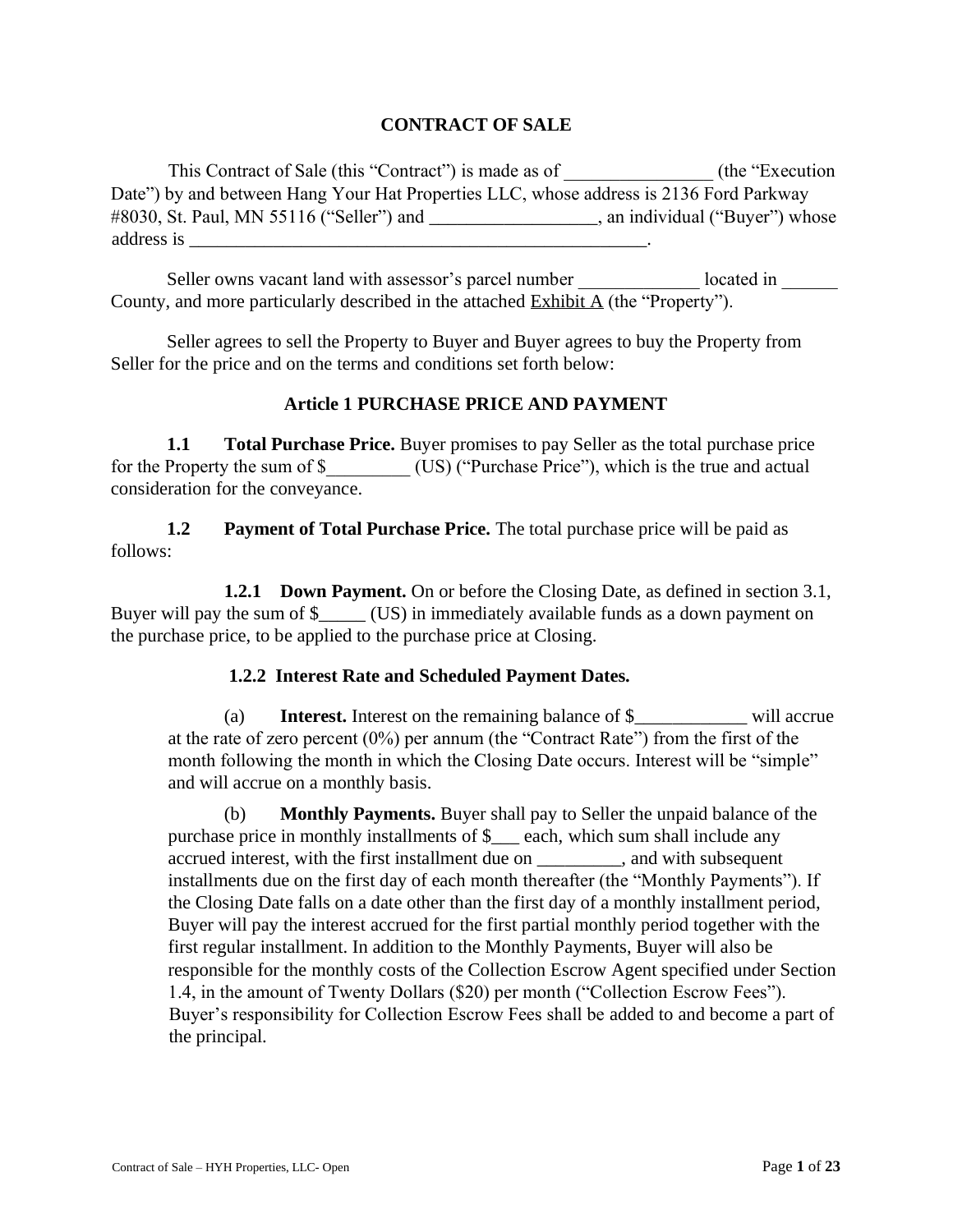Each Monthly Payment, together with the Collection Escrow Fees, will be applied first to interest to the due date of such payment, then to amounts past due to Seller under this Agreement other than principal or interest, and the balance to principal.

(c) **Prepayments.** Buyer may, at any time, prepay all or any portion of the unpaid principal without penalty. All prepayments will be applied first to accrued but unpaid interest to date, if any, then to amounts due to Seller under this Contract other than principal or interest, then to the last installment of principal scheduled under this Agreement. Any prepayment will not excuse Buyer from making the regular monthly payments when due under this Agreement until the remaining balance has been paid in full. This paragraph does not apply to any payments due under this Agreement that Seller may accelerate because of Buyer's default under any of the provisions of this Contract.

(d) **Maturity Date.** Buyer shall pay to Seller (i) all unpaid principal, (ii) all accrued but unpaid interest, and (iii) all other amounts due to Seller pursuant to this Contract on or before

(e) **Default Rate of Interest.** In the event any amount due under this Contract (including all amounts due on acceleration or majority) is not paid when due, the entire unpaid principal balance of this Contract, together with all accrued interest and all other sums owing to Seller, will bear interest from the date of default at a rate ("Default Rate") ten percent (10%) per annum above what would otherwise be the rate of interest payable under this Contract. Such Default Rate will continue for as long as all amounts then due remain unpaid and any other default remains uncured. All interest accruing at the Default Rate will be deemed continuously due and payable and will be paid in full before the Default Rate will revert to the Contract Rate. Seller may levy and collect interest at the Default Rate in addition to all other remedies allowed under this Contract. Collection of interest at the Default Rate will not waive the breach caused by the late payment or other default.

**1.3 Payments to Third Parties.** If Buyer fails to pay when due any amounts required under this Contract to be paid to third parties by Buyer, Seller may, but will not be obligated to, pay any or all such amounts directly to such third parties or otherwise to cure any such failure. If Seller makes any such payments, the amounts so paid will be immediately due and payable by Buyer to Seller. Until paid, such amounts will be secured by this Contract and will be added to the principal balance due under this Contract and will bear interest at the Default Rate. Seller's election to make any payments pursuant to this section 1.3 will not constitute a waiver of Seller's right to declare Buyer to be in default of this Contract and to exercise any remedies described in Article 12 herein.

### **WARNING**

**Unless you (Buyer) provide us (Seller) with evidence of the insurance coverage as required by our contract or loan agreement, we may purchase insurance at your expense to protect our interest. This insurance may, but need not, also protect your interest. If the collateral becomes damaged, the coverage we purchase may not pay any claim you make or**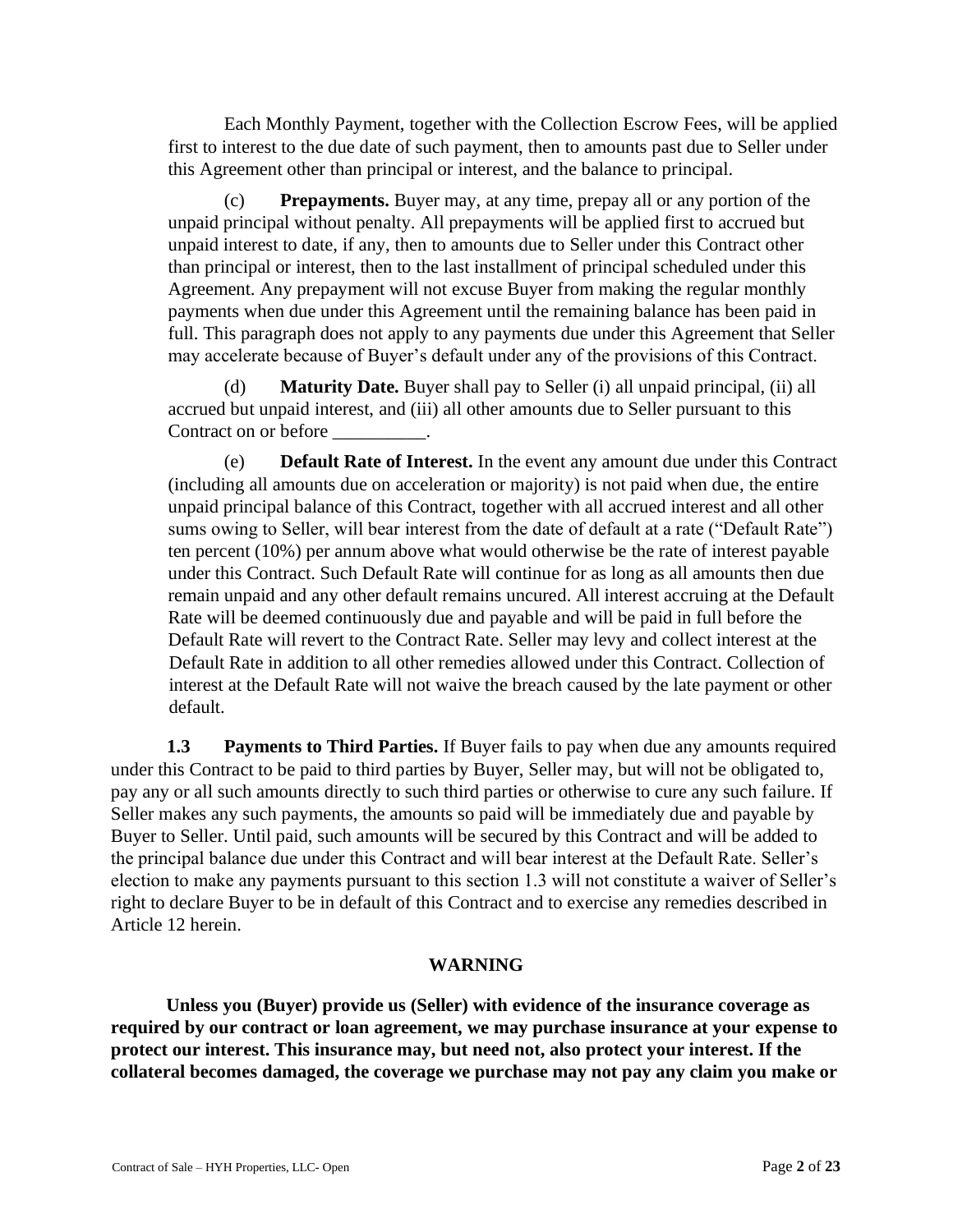**any claim made against you. You may later cancel this coverage by providing evidence that you have obtained property coverage elsewhere.** 

**You are responsible for the cost of any insurance purchased by us. The cost of this insurance may be added to your contract or loan balance. If the cost is added to your contract or loan balance, the interest rate on the underlying contract or loan will apply to this added amount. The effective date of coverage may be the date your prior coverage lapsed or the date you failed to provide proof of coverage.** 

**The coverage we purchase may be considerably more expensive than insurance you can obtain on your own and may not satisfy any need for property damage coverage or any mandatory liability insurance requirements imposed by applicable law.** 

**1.4 Place of Payments.** Buyer shall make all payments to ZimpleMoney ("Collection" Escrow Agent") at 403 Madison Ave. N, Suite 240, Bainbridge Island, WA 98110 or to another place, person, or entity that Seller may designate by providing written notice to Buyer. By appropriate instructions, the parties will direct the Collection Escrow Agent to accept the payments and apply them to Seller.

# **Article 2 TAXES AND LIENS**

**2.1 Obligation to Pay.** As used herein, "Taxes and Assessments" means all *ad valorem* real and personal property taxes and all governmental and other assessments levied against the Property, as well as all assessments, charges, dues, fees and other sums payable to any homeowners' association, condominium association, and any other similar organization or entity that may impose such sums upon Buyer or the Property. Taxes and Assessments for the current tax year will be prorated between Seller and Buyer as of the Closing Date*.* Buyer must pay when due all Taxes and Assessments that are levied against the Property after the Closing Date.

**2.2 No Transfer or Liens.** Subject to Section 15.1 of this Contract, Buyer may not sell or transfer any interest in the Property or permit any lien or encumbrance to attach to the Property without Seller's prior written consent.

**2.3 Tax Statements.** Buyer will provide Seller with written evidence reasonably satisfactory to Seller that all Taxes and Assessments have been paid when due. Buyer will submit this evidence after each required payment of Taxes and Assessments.

**2.4 Classification.** The Property  $\Box$  is /  $\boxtimes$  is not classified and specially assessed as . Buyer will be responsible for continuing that classification, and will pay when due any additional taxes, penalties, or interest resulting from any disqualification of the Property from such classification and special assessment.

**2.5 Material Breach.** Buyer and Seller agree that Buyer's violation of any provision contained in this Article 2 is a material breach of this Contract and will entitle Seller to all of the remedies for default listed in Article 13 herein.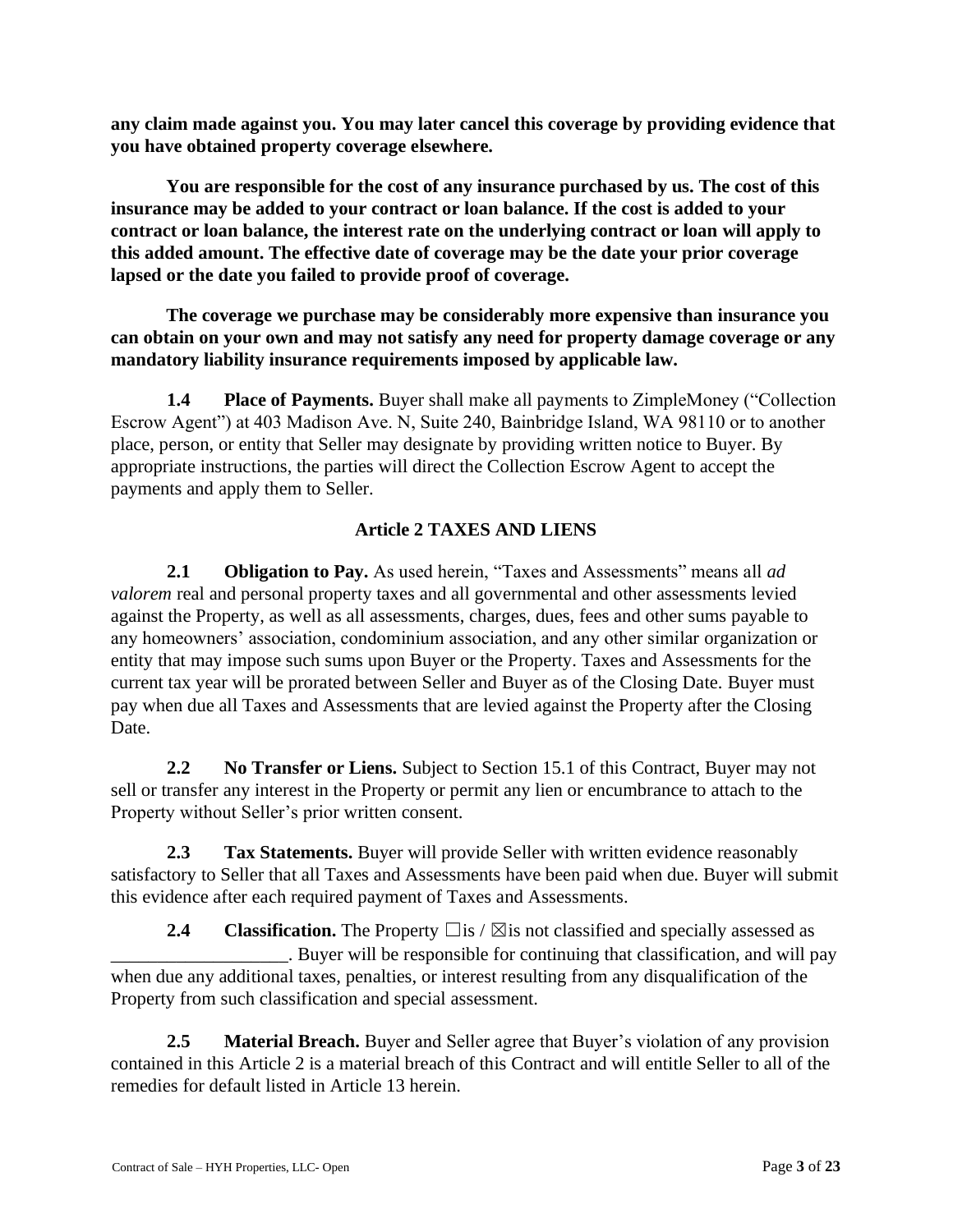## **Article 3 CLOSING**

**3.1** Closing Date. This transaction will be closed no later than ten (10) business days following the Execution Date. As used in this Contract, the *Closing Date* means the date on which this Contract or a memorandum of this Contract or memorandum thereof is recorded.

**3.2 Responsibility of Parties.** Upon the Execution Date, Buyer must pay the amount of cash specified in section 1.2.1 above.

**3.3 Prorates and Closing Costs.** Except as otherwise provided in this Contract, all items to be prorated will be prorated as of the Closing Date. Seller is responsible for paying all prorated taxes and assessments. Upon the Execution Date, Buyer is responsible for paying (a) all escrow fees, (b) a document recording fee, payable to Seller in the amount of \$299, and (c) all other costs, fees, or charges that are not specifically provided for in this Section but that are otherwise incurred at or in relation to Closing. Buyer will be responsible for and must pay upon the Execution Date any transfer, excise, or sales tax assessed on the sale contemplated by this Contract.

**3.4 Collection Escrow.** In accordance with section 1.4 above, all payments to Seller must be made to Collection Escrow Agent, or to other such bank or escrow company selected by Seller. By appropriate instructions, the parties will direct Collection Escrow Agent to accept the payments and apply them to Seller. At closing, Seller must deliver to the Collection Escrow Agent the Deed (defined below), together with suitable instructions authorizing delivery after all payments have been made and all other obligations of Buyer under this Contract have been fulfilled. Pursuant to Section 1.4 and Section 3.3 above, the costs of setting up the escrow and periodic collection fees will be paid by Buyer. Buyer must pay all relevant charges when they come due.

# **Article 4 POSSESSION**

**4.1 Possession.** Buyer will be entitled to possession of the Property from and after the Closing Date; however, from and after the Closing Date, Seller and Seller's agents may enter on the Property at reasonable times on reasonable prior notice to Buyer for the purpose of inspecting the Property.

### **Article 5 MAINTENANCE AND ALTERATIONS**

**5.1 Maintenance.** Buyer will put and keep all buildings, other improvements, and landscape now existing or that will be placed on the Property in at least as good condition and repair as of the Closing Date, and will not permit any waste or removal of the improvements, nor make any substantial improvements or alterations without the prior written consent of Seller, which approval Seller may withhold in Seller's sole and absolute discretion. Buyer will farm and maintain the Property, as applicable, in accordance with the principles of good husbandry, conserve its resources, and maintain it in a high state of cultivation. Buyer will make sufficient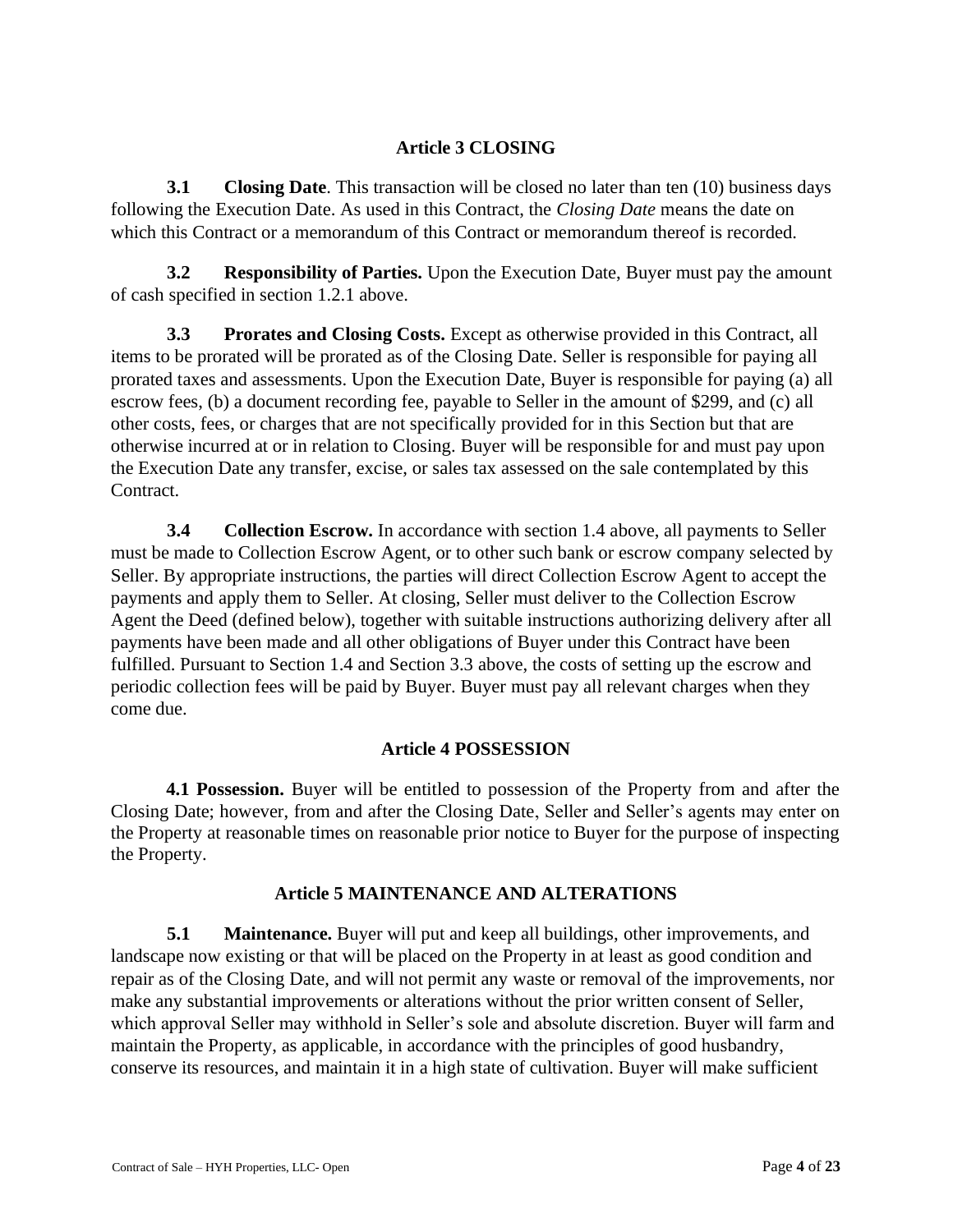use of water supplied to the Property as may be necessary to maintain any existing water or irrigation rights.

**5.2** Improvements. If Buyer desires to alter or further improve all or any portion of the Property, Buyer must first submit complete final plans, specifications, site plans, drawings, schedules, and cost estimates for the proposed alteration or improvement and obtain Seller's written consent before proceeding to do or permit any work or to order any services or materials with respect to that work. As a condition of granting its consent, among other conditions, Seller may require Buyer to provide a construction and completion bond or other security in an amount and of a nature satisfactory to Seller to cover the proposed costs of construction of the proposed alterations or improvements. All alterations and improvements constructed by or for Buyer must be completed lien-free by reputable Oregon licensed contractors without defects in conformance, with plans, specifications, and drawings approved beforehand in writing by Seller as provided above, and in conformance with standards in the industry and any applicable covenants, conditions, and restrictions encumbering the Property. No approval by Seller will be deemed a representation or warranty of Seller that the approved items or conduct are otherwise lawful, safe, or appropriate, or relieve Buyer from strict compliance with all other provisions of this Contract and all applicable laws.

**5.3** Prohibited Activities. Buyer will not use or suffer the use of all or any of the Property for any "nuisance" as defined in ORS 105.555, or so as to constitute an *illegal drug manufacturing site* as that term is defined in ORS 453.858(2), or so as to be in violation of any Oregon or federal statute regulating the use, cultivation, sale, distribution, production, or other aspect of marijuana, as those statutes may now or hereafter be amended, supplemented, or superseded, or otherwise do or allow any act or omission on or about the Property that could subject the Property or Seller's or Buyer's interest in the Property to forfeiture or the risk of forfeiture.

**5.4 Governmental Damage.** If any damage or destruction of the Property or any portion of it is caused by any governmental or quasi- governmental authority, and to the extent that the same is not a compensable taking under the state or federal constitution, or directly caused by the act or omission of Seller, Buyer will promptly repair and restore the same at its expense.

**5.5 Timber and Minerals.** Buyer will not cut or remove any timber or forest products from the Property, nor extract, process, mine, or otherwise exploit any oil, gas, mineral, or other valuable deposit on or under the Property without Seller's written consent, which consent Seller may give in Seller's sole and absolute discretion.

**5.6 Hazardous Substances.** Buyer will comply fully with all laws pertaining to the protection of human health and the environment, including but not limited to employee and community right-to-know laws and all laws regarding the use, generation, storage, transportation, treatment, disposal, or other handling of Hazardous Substances. The term "Hazardous Substance" means any hazardous, toxic, radioactive, or infectious substance, material, or waste as defined, listed, or regulated under any law pertaining to the protection of human health or the environment, and includes without limitation petroleum oil and its fractions.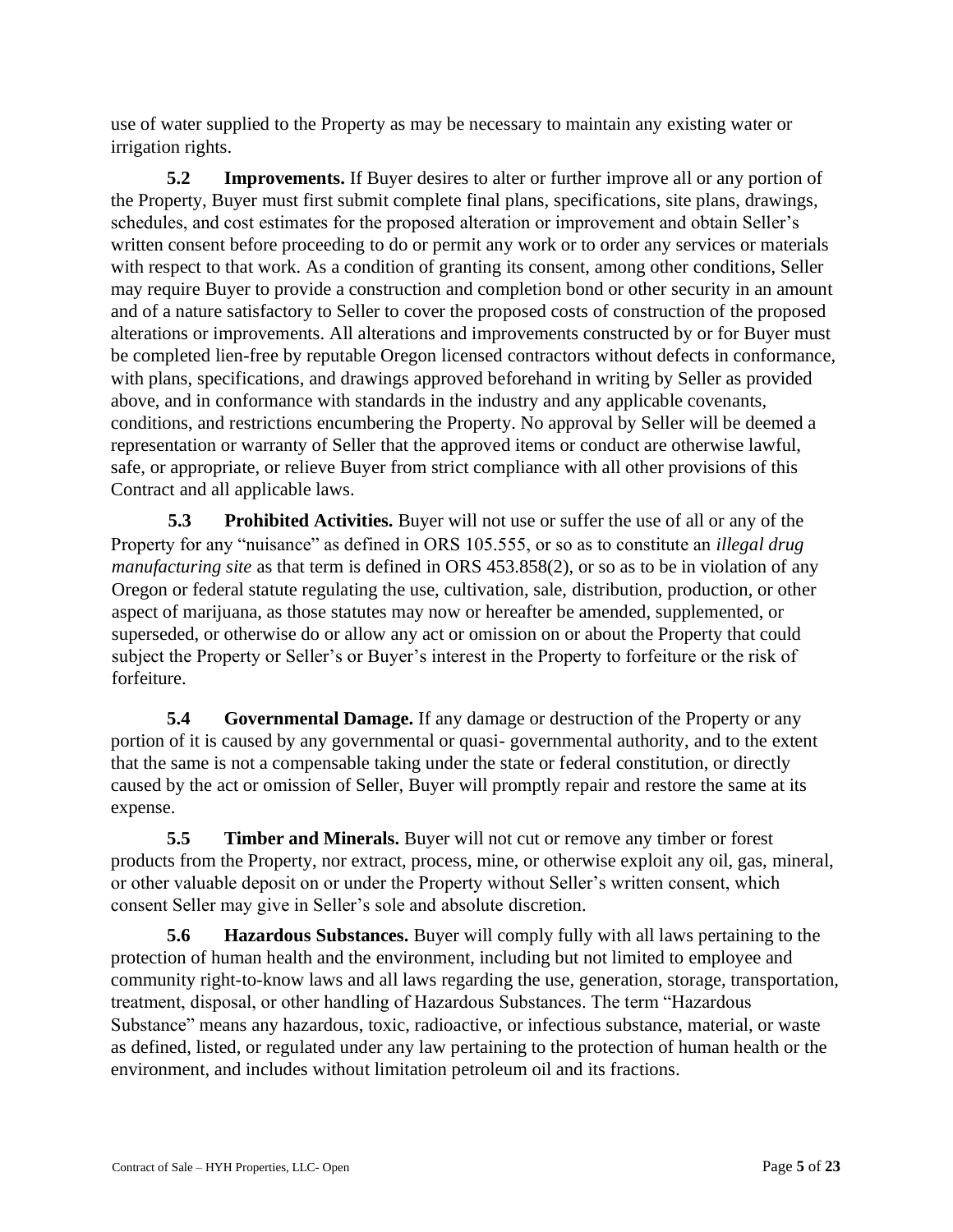Buyer will promptly advise Seller in advance, and require Seller's consent in writing, of any Hazardous Substances regulated by such laws that are used, generated, manufactured, stored, transported, or otherwise handled on the Property. Buyer will exercise extreme care in handling any Hazardous Substances and will not cause or permit Hazardous Substances to be spilled, leaked, disposed of, or otherwise released on the Property.

**5.7** Compliance with Laws. Purchaser will promptly comply and will cause all other persons to comply with all laws, ordinances, regulations, directions, rules, and other requirements of all governmental authorities applicable to the use or occupancy of the Property, and in this connection, Purchaser will promptly make all required repairs, alterations, and additions (subject to Seller's consent as provided in Section 5.1 and 5.2 herein).

# **Article 6 INSURANCE**

**6.1 Property Insurance.** Buyer will procure and maintain a policy of Causes of Loss - Special Form property insurance on a 100 percent replacement-cost basis, covering all improvements on the Property, as applicable, in an amount sufficient to avoid application of any coinsurance clause and with loss payable to Seller (under a standard mortgagee's clause) and Buyer as their respective interests may appear. The policies must be primary with respect to all covered risks, and must be written in such form with such terms and by such insurance companies reasonably acceptable to Seller. Buyer will deliver to Seller a copy of such policy and certificates of coverage from each insurer containing a stipulation that coverage will not be canceled without a minimum of thirty (30) days' written notice to Seller. In the event of loss, Buyer will give immediate notice to Seller. Seller may make proof of loss to the insurer if Buyer fails to do so within 15 days of the casualty.

**6.2 Liability Insurance.** During the term of this Contract, Buyer will maintain commercial general liability insurance with limits of not less than \$1,000,000 per occurrence and \$2,000,000 in the general aggregate. This commercial general liability insurance must be endorsed to provide primary coverage and not requiring contribution by any insurance maintained by Seller. It is the intent of the parties to this Contract that insurance held by Seller, if any, with respect to any such insured risks will be excess over the insurance required to be obtained by Buyer by this Contract. The insurance required above must cover all risks arising directly or indirectly out of Buyer's activities on or any condition of the Property, whether or not related to an occurrence caused or contributed to by Seller's negligence, and will provide contractual liability insurance applying to the indemnity obligations under Article 7 herein. Such policy will name Seller as additional insured(s). Such policy must be written in such form, with such terms and by such insurance companies reasonably acceptable to Seller. Buyer will deliver to Seller a copy of such policy and certificates of coverage from each insurer containing a stipulation that coverage will not be canceled without a minimum of 30 days' written notice to Seller.

**6.3 Buyer's Report on Insurance.** Within ten (10) days after the Execution Date, and thereafter 60 days after the close of each calendar year, Buyer will furnish to Seller a report on each existing policy of insurance required under this Contract showing: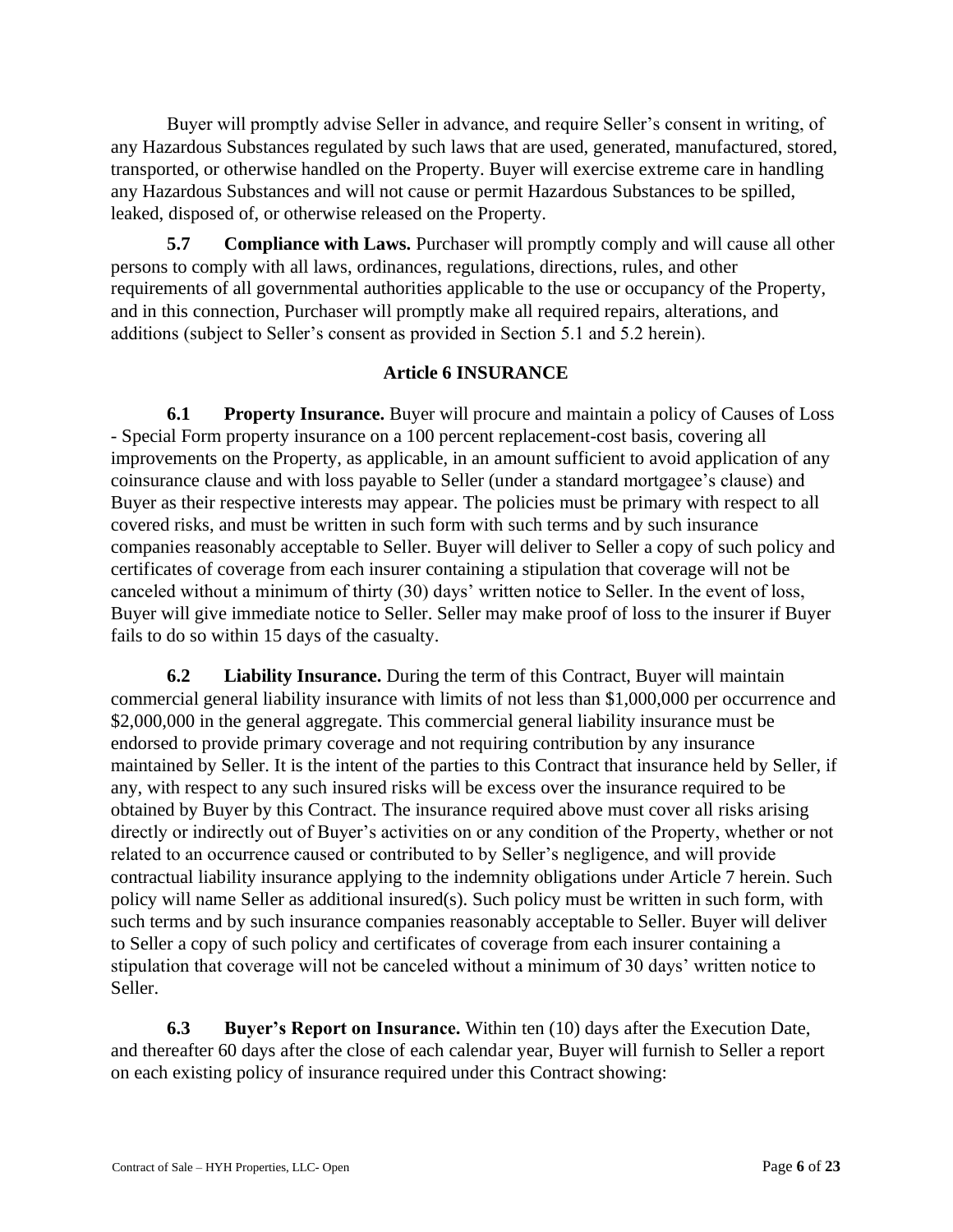- (1) The name of the insurer;
- (2) The risks insured;
- (3) The amount of the policy;

(4) The property insured, the then-current replacement cost of the property, and the manner of determining that cost; and

(5) The expiration date of the policy.

Upon Seller's request, Buyer will have an independent appraiser satisfactory to Seller determine the replacement cost of the Property.

**6.4 Application of Proceeds.** All proceeds of any insurance on the Property must be paid to and held by Seller. Buyer will repair or replace any damaged or destroyed improvements in a manner satisfactory to Seller. On satisfactory proof of lien-free restoration of the Property to at least its condition and value immediately before the damage or destruction, Seller will pay or reimburse Buyer from the proceeds (net of Seller's cost of recovering and administering such proceeds and monitoring Buyer's restoration activities) for the reasonable cost of repair or restoration to the extent of such proceeds received by Seller. At Seller's election, Seller will retain and apply the proceeds against all amounts owed Seller under this Contract, and will pay the balance, if any, to Buyer. If the proceeds so retained and applied by Seller are not sufficient to pay all amounts owed to Seller under this Contract, Buyer will remain liable for the remaining amounts owed Seller under this Contract in accordance with the terms of this Contract. Any proceeds that have not been paid out within 30 days after their receipt and that Buyer has not committed to the repair or restoration of the Property must be used to prepay first accrued interest and then principal of Buyer's indebtedness.

# **Article 7 INDEMNIFICATION**

**7.1 Buyer's Indemnification of Seller.** Buyer will forever indemnify, reimburse, and hold Seller harmless and, at Seller's election, defend Seller for, from, and against any and all claims, costs, expenses (including attorney fees), losses, damages, fines, charges, actions, or other liabilities of any description arising out of or in any way connected with (1) Buyer's possession or use of the Property, (2) Buyer's conduct with respect to the Property, (3) any condition of the Property or third-party claims related to the Property to the extent that the same arises from or after the Closing Date and is not caused or contributed to by Seller, or (4) Buyer's breach of any warranty or representation made by Buyer in this Contract. In the event of any litigation or proceeding brought against Seller and arising out of or in any way connected with any of the above events or claims, against which Buyer agrees to defend Seller, Buyer will, on notice from Seller, vigorously resist and defend such actions or proceedings in consultation with Seller through legal counsel reasonably satisfactory to Seller.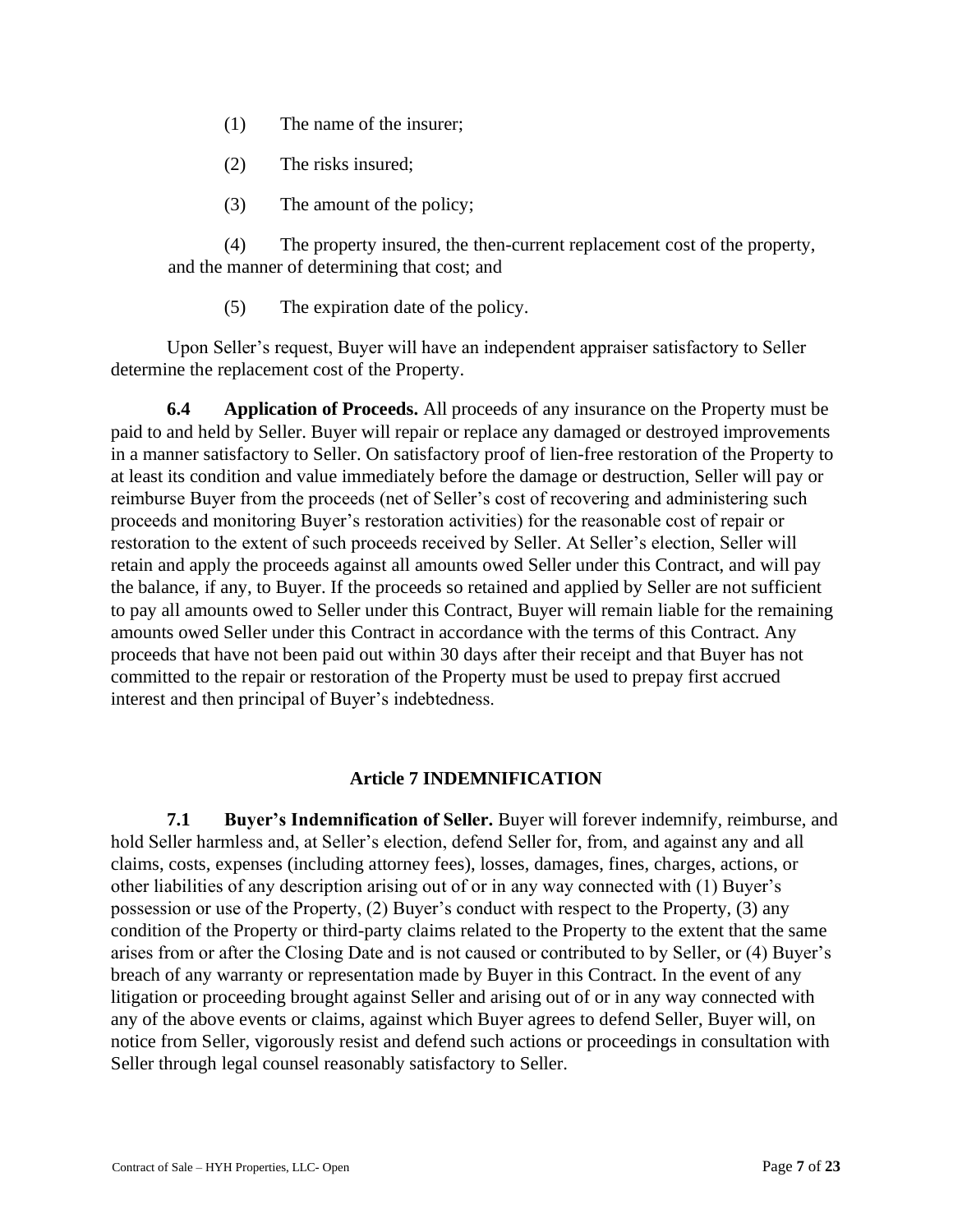**7.2 Indemnification Scope.** Buyer's obligation to indemnify Seller shall run to Seller's family members, invitees, agents, employees, directors, officers, agents, and partners, and will survive any termination or satisfaction of this Contract. Buyer's obligations with respect to Buyer's acts or omissions will include the acts or omissions of any of Buyer's directors, officers, partners, agents, employees, contractors, tenants, invitees, or permittees. **Article 8** 

### **BUYER REPRESENTATIONS and COVENANTS**

Buyer hereby represents and covenants that Buyer does not intend to and will not during any time of the effectiveness of this Contract use or occupy the property as a primary residence. Buyer's misrepresentation or default under any covenant given under this Article is material to this Contract and shall deemed a default under Article 13 herein.

### **Article 9 CONDITION OF PROPERTY— "AS IS"**

Buyer accepts the land, buildings, improvements, any personal property sold under this Contract, and all other aspects of the Property in their present condition, AS IS, WHERE IS, including latent defects, without any representations or warranties from Seller or any agent or representative of Seller, expressed or implied, except for such warranties that may arise by law under the Deed and except as otherwise specifically set forth in this Contract.

Buyer agrees that Buyer has ascertained, from sources other than Seller or any agent or representative of Seller, the condition of the Property, the condition of the Property's title, its suitability for Buyer's purposes, and the applicable zoning, building, housing, and other regulatory ordinances and laws affecting the Property. Buyer accepts the Property with full awareness of these ordinances and laws as they may affect the present use or any intended future use of the Property. Except for such warranties that may arise by law under the Deed (defined below), Seller has made no representations or warranties with respect to the condition or suitability of the Property or any such laws or ordinances.

Buyer further acknowledges that Buyer has accepted and executed this Contract on the basis of Buyer's own examination and personal knowledge of the Property, and that Seller and Seller's agents have made no contract or promise to alter, repair, or improve the Property whatsoever.

Prior to the Closing Date, Seller shall bear the risk of loss, damage, or destruction to any of the Property. Buyer shall bear such risk from and after the Closing Date.

### **Article 10**

## **TITLE INSURANCE (BUYER'S POLICY)**

Buyer acknowledges that it has been advised to obtain title insurance upon the Property and further acknowledges and agrees that Seller will not, as a part of this transaction, furnish to Buyer any title insurance policy with respect to the Property. Buyer may, at Buyer's sole expense, obtain such policy insuring Buyer against loss or damage sustained by Buyer by reason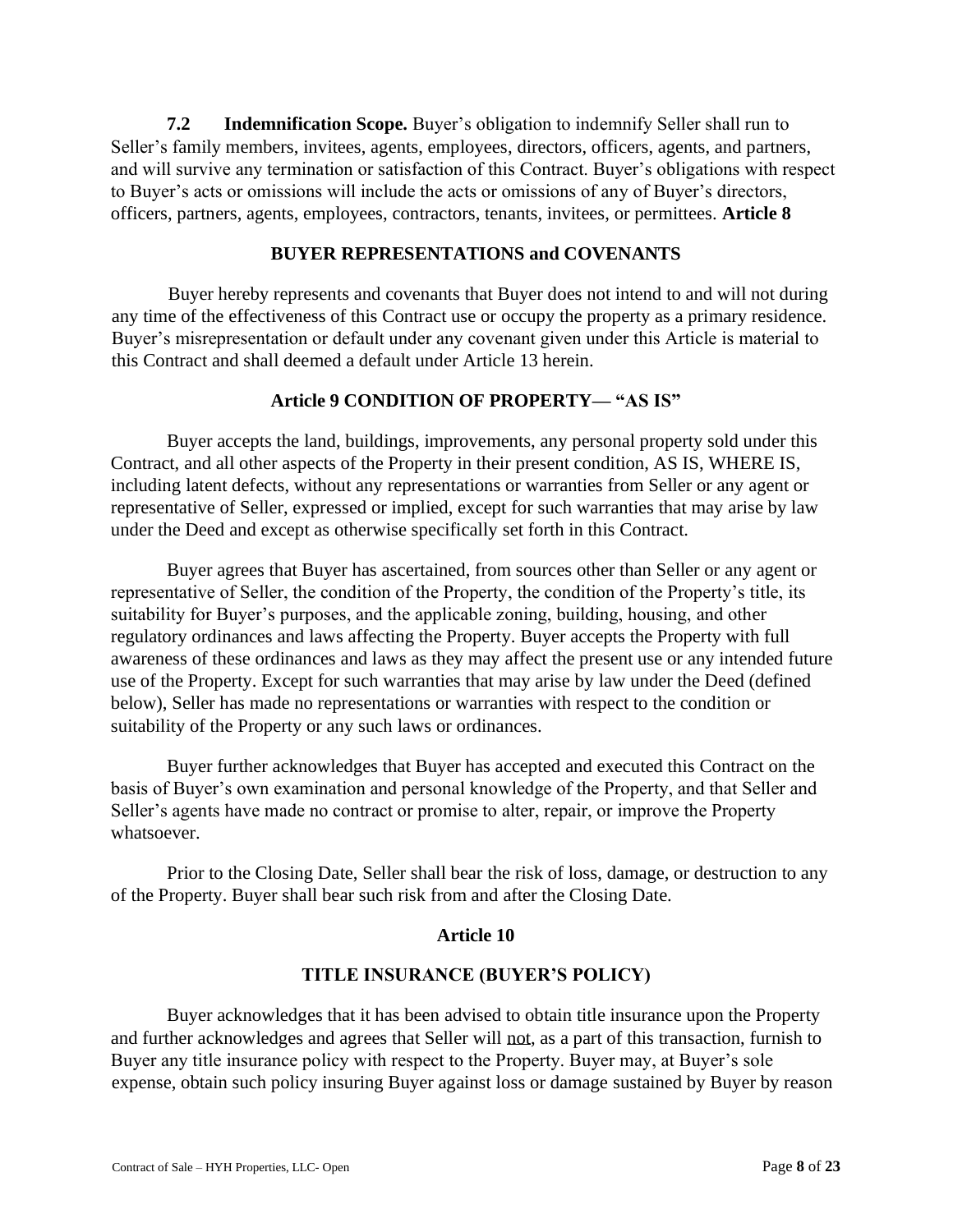of the unmarketability of Seller's title, or liens or encumbrances affecting the Property. Consistent with Article 9 herein, Seller makes no representations or warranties as to any of the foregoing matters or as to the condition of the Property's title.

### **Article 11 CONDEMNATION**

If all or any portion of the Property is condemned or otherwise taken for public use after the Closing Date, the proceeds of the condemnation award will be paid to Seller, and Seller will apply such proceeds in the following order: any costs or reimbursements due to Seller under the terms of this Contract and then to the unpaid balance of the Purchase Price. The remaining proceeds, if any, will be paid to Buyer.

# **Article 12 MEMORANDUM OF CONTRACT; FULFILLMENT DEED**

**12.1 Memorandum of Contract.** On the Closing Date, the parties will cause a memorandum of this contract to be recorded in the real property records of \_\_\_\_\_\_\_\_ County, Oregon, in form and content substantially as set forth in the attached form on Exhibit B.

**12.2 Fulfillment Deed.** On payment of the total purchase price for the Property as provided in this Contract and Buyer's performance of all other terms, conditions, and provisions of this Contract, Seller will promptly deliver to Buyer good and sufficient quitclaim deed ("Deed") conveying the Property.

**12.3 Form of Memorandum and Deed.** Seller shall cause the Memorandum of Contract and Deed to be issued to:

# **Article 13 DEFAULT**

**13.1 Events of Default.** Time is of the essence of this Contract. A default will occur under any of the following circumstances:

(1) Buyer's failure to make any payment provide for under this Contract within 10 days after it is due.

(2) Buyer's failure to perform any other obligations or covenants contained in this Contract within 30 days after notice from Seller specifying the nature of the default or, if the default cannot be cured within 30 days of such notice, failure within such time to commence and pursue curative action with reasonable diligence, as long as Buyer effects a complete cure within 90 days from such notice. No notice of default and no opportunity to cure will be required if, during any 12-consecutive-month period, Seller has already sent one notice to Buyer concerning default in the performance of the same Contract provision.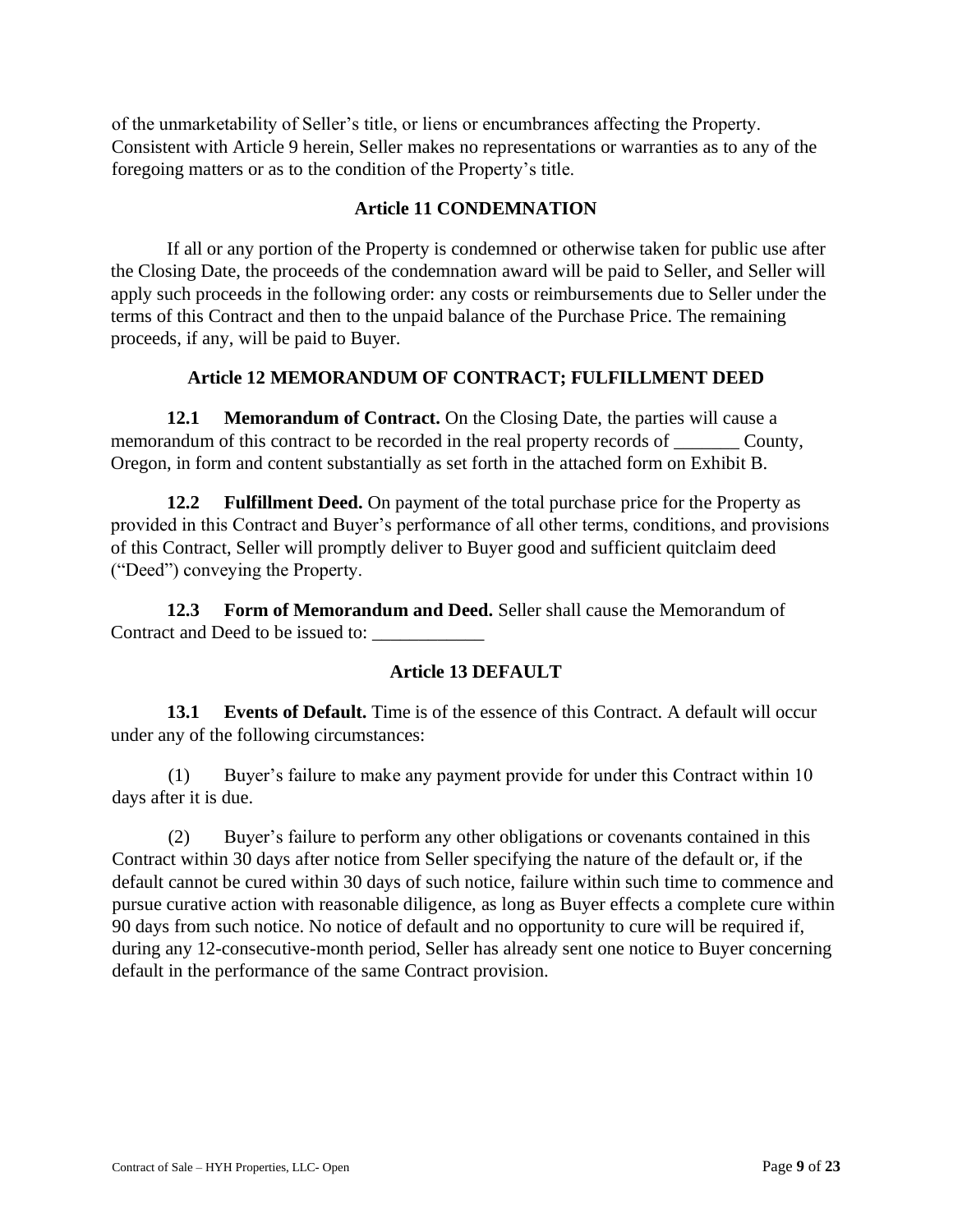(3) Buyer's death; Buyer's commencement of a voluntary case under the federal bankruptcy laws or under other federal or state law relating to insolvency or debtor's relief; the entry of a decree or order for relief against Buyer in an involuntary case under the federal bankruptcy laws or under any other applicable federal or state law relating to insolvency or debtor's relief; the appointment or the consent by Buyer to the appointment of a receiver, trustee, or custodian of Buyer or of any of Buyer's property; Buyer's assignment for the benefit of creditors or Buyer's failure generally to pay its debts as they become due. If one of the parties collectively referred to as Buyer or a party standing in the place of Buyer suffers an event of default under this subsection, that event of default will be considered the default of Buyer.

(4) Buyer's making or suffering a fraudulent transfer or conveyance under applicable federal or state law; Buyer's concealment of any of its property from creditors; Buyer's making or suffering a preference within the meaning of the federal bankruptcy law; or the imposition of a lien through legal proceedings or distraint on any of the property of Buyer. If one of the parties collectively referred to as Buyer or a person standing in the place of Buyer suffers an event of default under this subsection, that event of default will be considered the default of Buyer.

(5) Buyer's failure to perform any term, condition, or provision of or any default attributable to Buyer under any existing encumbrance.

**13.2 Remedies on Default.** In the event of a default, Seller may take any one or more of the following courses of action:

(1) Seller may declare the entire balance of the purchase price and interest immediately due and payable.

(2) Seller may foreclose this Contract by suit in equity.

(3) Seller may specifically enforce the terms of this Contract by suit in equity.

(4) With respect to any part of the Property that constitutes personal property in which Seller has a security interest, Seller may exercise the rights and remedies of a secured party as provided by the *Uniform Commercial Code*.

(5) If Buyer fails to make any payment within five (5) days after it is due, Seller may elect to impose a late charge not to exceed Fifty Dollars (\$50), in addition to and not in lieu of any and all other rights and remedies available to Seller. Seller's demand or acceptance of such a late charge will not cure or waive Buyer's default.

(6) After complying with the notice requirements and affording Buyer the right to cure the default contained in ORS 93.905 to 93.945, as the same may be amended or superseded from time to time, as long as the same is applicable, Seller may declare this Contract forfeited and retain the amount of the payments previously made under this Contract. On recordation of the affidavit required by Oregon law, this Contract will be extinguished and canceled, and Buyer will have no further right, title, or interest in and to the Property or to any return or compensation for payments previously made under this Contract, as though this Contract and such payments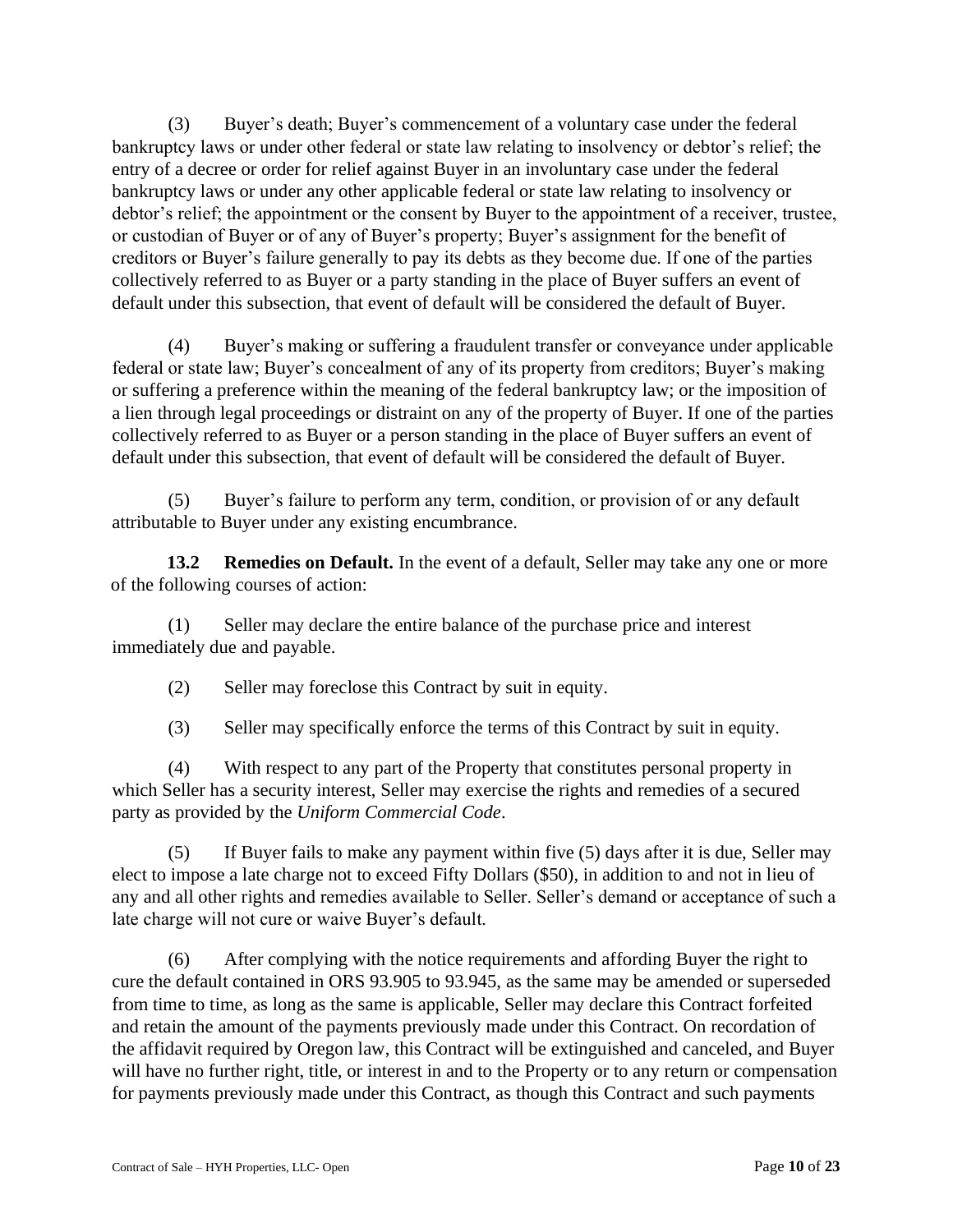had never been made. In that event, Buyer agrees to surrender the Property to Seller. If Buyer fails to do so, Seller may elect to treat Buyer as a tenant holding over unlawfully after the expiration of a lease, and Buyer may be ousted and removed as such, without affecting Seller's right to pursue other rights and remedies contained in this Contract or permitted by law.

(7) Seller will be entitled to the appointment of a receiver as a matter of right whether or not the apparent value of the Property exceeds the amount of the balance due under this Contract, and any receiver appointed may serve without bond. Employment by Seller will not disqualify a person from serving as a receiver. On taking possession of all or any part of the Property, the receiver may:

(a) Use, operate, manage, control, and conduct business on the Property and make expenditures for all maintenance and improvements;

> (b) Collect all rents, revenues, income, issues, and profits (the "Income") from the Property and apply those sums to the expenses of use, operation, and management;

(c) At Seller's option, complete any construction in progress on the Property and, in that connection, pay all bills, borrow funds, employ contractors, and make any changes in plans and specifications as Seller deems appropriate.

If the revenues produced by the Property are insufficient to pay expenses, the receiver may borrow, from Seller or otherwise, such sums as the receiver deems necessary for the purposes stated in this paragraph, and repayment of those sums will be secured by this Contract. Amounts borrowed from or advanced by Seller will bear interest at the same rate as the balance of the Purchase Price under this Contract from the date of expenditure until repaid and must be paid by Buyer on demand.

(8) Buyer hereby assigns to Seller all the Income from the Property, whether now or hereafter due. Before default, Buyer may operate and manage the Property and collect the Income from the Property. In the event of default and at any time thereafter, Seller may revoke Buyer's right to collect the Income from the Property and may, either itself or through a receiver, collect the same.

To facilitate collection, Seller may notify any tenant or other user to make payments of rents or use fees directly to Seller. If the Income is collected by Seller, then Buyer irrevocably designates Seller as Buyer's attorney-in-fact with full power of substitution and coupled with an interest to endorse instruments received in payment thereof in the name of Buyer and to negotiate the same and collect the proceeds. Payments by tenants or other users to Seller in response to Seller's demand will satisfy the obligation for which the payments are made, whether or not any proper grounds for the demand existed. Seller will apply the Income first to the Seller's expenses of renting or collection and the balance (if any) to the payment of sums due from Buyer to Seller under this Contract.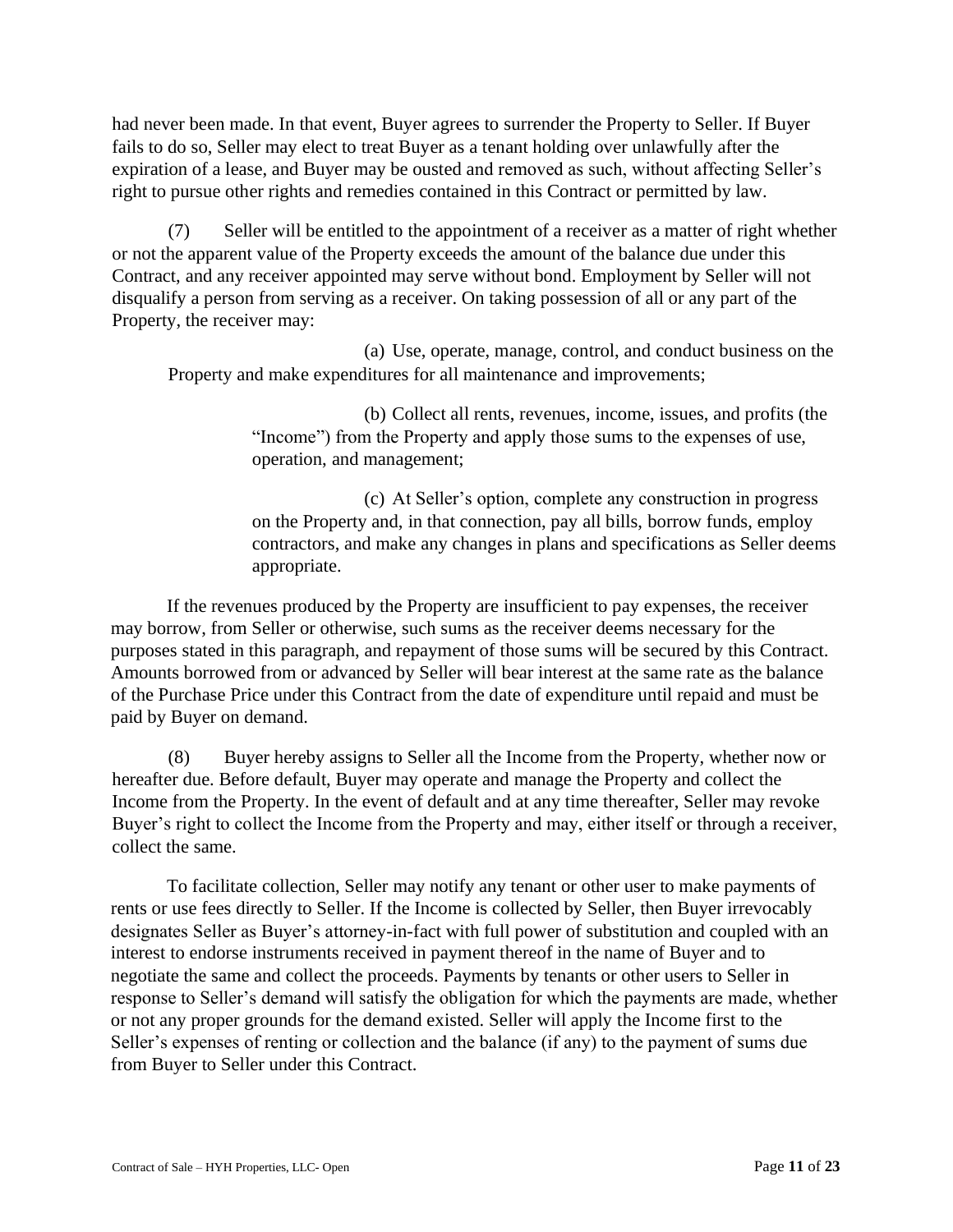**13.3 Remedies Not Exclusive.** The remedies provided above are nonexclusive and in addition to any other remedies provided by law.

### **Article 14 ANNUAL REPORTS**

Upon Seller's request, and within sixty (60) days after the close of each calendar year, Buyer will furnish to Seller a statement of net operating income received from the Property, if any, during the previous calendar year prepared in accordance with generally accepted accounting principles consistently applied in such detail as Seller requires, certified by Buyer's certified public accountant . "Net operating income" means all cash receipts from the Property minus all cash expenditures made in connection with the operation of the Property.

#### **Article 15 MISCELLANEOUS**

**15.1 Successor Interests.** This Contract is binding on and inures to the benefit of the parties, their successors, and assigns, but no interest of Buyer may be assigned, subcontracted, or otherwise transferred, voluntarily or involuntarily, without Seller's prior written consent, which consent Seller may withhold in Seller's sole discretion, except each individual constituting Buyer may, without such consent, transfer Buyer's interest in the Property to such Buyer's spouse, or into a trust for estate planning purposes, or by testate or intestate succession. Seller's consent to one transfer will not constitute consent to other transfers or waiver of this section. As a condition of such consent, Seller may elect to increase the interest rate under this Contract by not more than three percent (3%) per annum from the date of the transfer. Any increase in the interest rate under this Contract will entitle the Seller to increase monthly payments to the amount necessary to retire the obligation within the stipulated time provided for in this Contract. Any attempted assignment in violation of this provision will be void and of no effect with respect to Seller. Buyer and any other person at any time obligated for the performance of the terms of this Contract hereby waive notice of and consent to any and all extensions and modifications of this Contract or the release of any person or persons from liability under the Contract granted by Seller. Any such extensions or modifications or releases will not in any way release, discharge, or otherwise affect the liability of any person at any time obligated under this Contract or any guarantor of such person's obligations.

Seller may assign, hypothecate, or otherwise transfer this Contract at Seller's sole and absolute discretion.

**15.2 Prior Agreements.** This document is the entire, final, and complete agreement of the parties pertaining to the sale and purchase of the Property, and supersedes and replaces all prior or existing written and oral agreements (including any earnest-money agreement) between the parties or their representatives relating to the Property. This Contract may not be amended or modified except in a written instrument executed by the parties.

**15.3** Notice. Any notice under this agreement will be in writing and will be effective when actually delivered by email or upon the actual confirmed receipt or refusal of receipt thereof if sent by U.S. Mail, registered or certified, postage prepaid, and addressed to the parties at the addresses stated hereunder: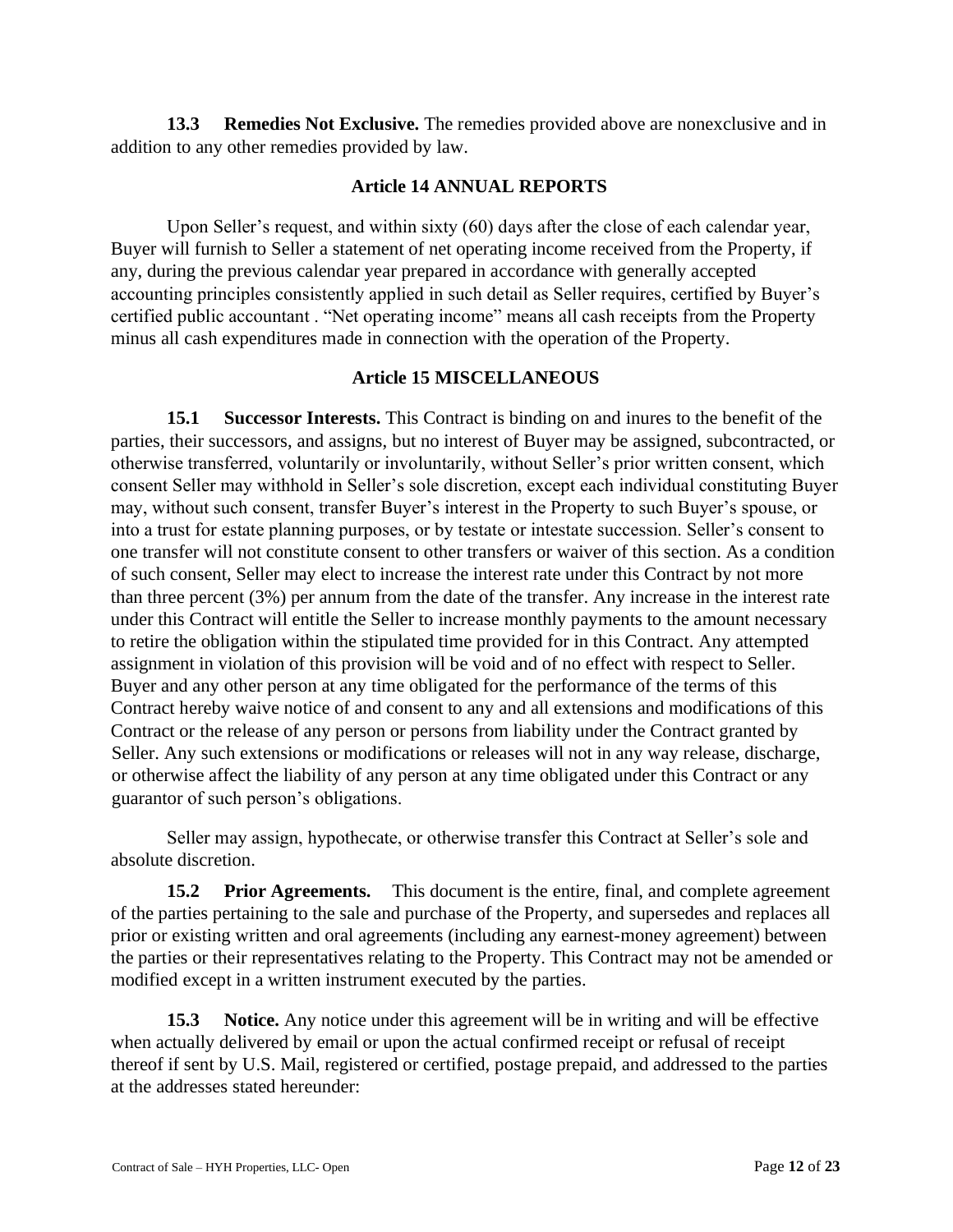Seller:

Hang Your Hat Properties LLC 2136 Ford Parkway #8030 St. Paul, MN 55116 Email:joe@hyhproperties.com

\_\_\_\_\_\_\_\_\_\_\_\_\_\_\_\_\_\_\_\_\_

\_\_\_\_\_\_\_\_\_\_\_\_\_\_\_\_\_\_\_\_\_

\_\_\_\_\_\_\_\_\_\_\_\_\_\_\_\_\_\_\_\_\_

Buyer:

**15.4 Governing Law.** This Contract will be governed by and construed in accordance with the laws of the State of Oregon.

**15.5 Jurisdiction; Service.** The parties each consent to the jurisdiction of the state or federal courts of Minnesota. Each party agrees that service of process may be made upon it wherever it can be located or by certified mail directed to its address for notices under this Agreement.

**15.6 Counterparts.** This Agreement may be executed in any number of counterparts, all of which when taken together will constitute one agreement binding on all parties.

**15.7 Further Assurances.** Each party agrees, at the request of the other party, whether before or after the Closing Date, promptly to execute and deliver all such further documents, and promptly to take and forbear from all such action, as may be reasonably necessary or appropriate in order more effectively to confirm or carry out the provisions of this Agreement.

**15.8 Waiver of Jury Trial.** BUYER HEREBY KNOWINGLY, VOLUNTARILY AND INTENTIONALLY WAIVES, TO THE FULLEST EXTENT PERMITTED BY LAW, ANY RIGHT TO TRIAL BY JURY IN ANY LEGAL ACTION BROUGHT ON OR WITH RESPECT TO THIS AGREEMENT, INCLUDING TO ENFORCE OR DEFEND ANY RIGHTS HEREUNDER, AND AGREES THAT ANY SUCH ACTION SHALL BE TRIED BEFORE A COURT AND NOT BEFORE A JURY, AT SELLER'S OPTION.

**15.9 Third Party Beneficiary.** Nothing in this Contract express or implied is intended to and shall not be construed to confer upon or create in any person (other than the parties hereto) any rights or remedies under or by reason of this Contract, including without limitation, any right to enforce this Contract.

**15.10 Counsel.** Seller has retained \_\_\_\_\_\_\_\_\_\_\_\_\_\_\_\_\_\_\_\_\_\_\_\_\_\_\_\_\_\_\_\_\_ in connection with this transaction and shall be solely responsible for any fees and costs due to Seller's counsel. Buyer acknowledges that Buyer has been advised to retain independent counsel in connection with this transaction. Accordingly, Buyer has retained

\_\_\_\_\_\_\_\_\_\_\_\_\_\_\_\_\_\_\_\_\_\_\_ (if left blank, Buyer acknowledges that Buyer is unrepresented and has not retained a lawyer or other agent) in connection with this transaction and shall be solely responsible for any fees and costs due to Buyer's counsel.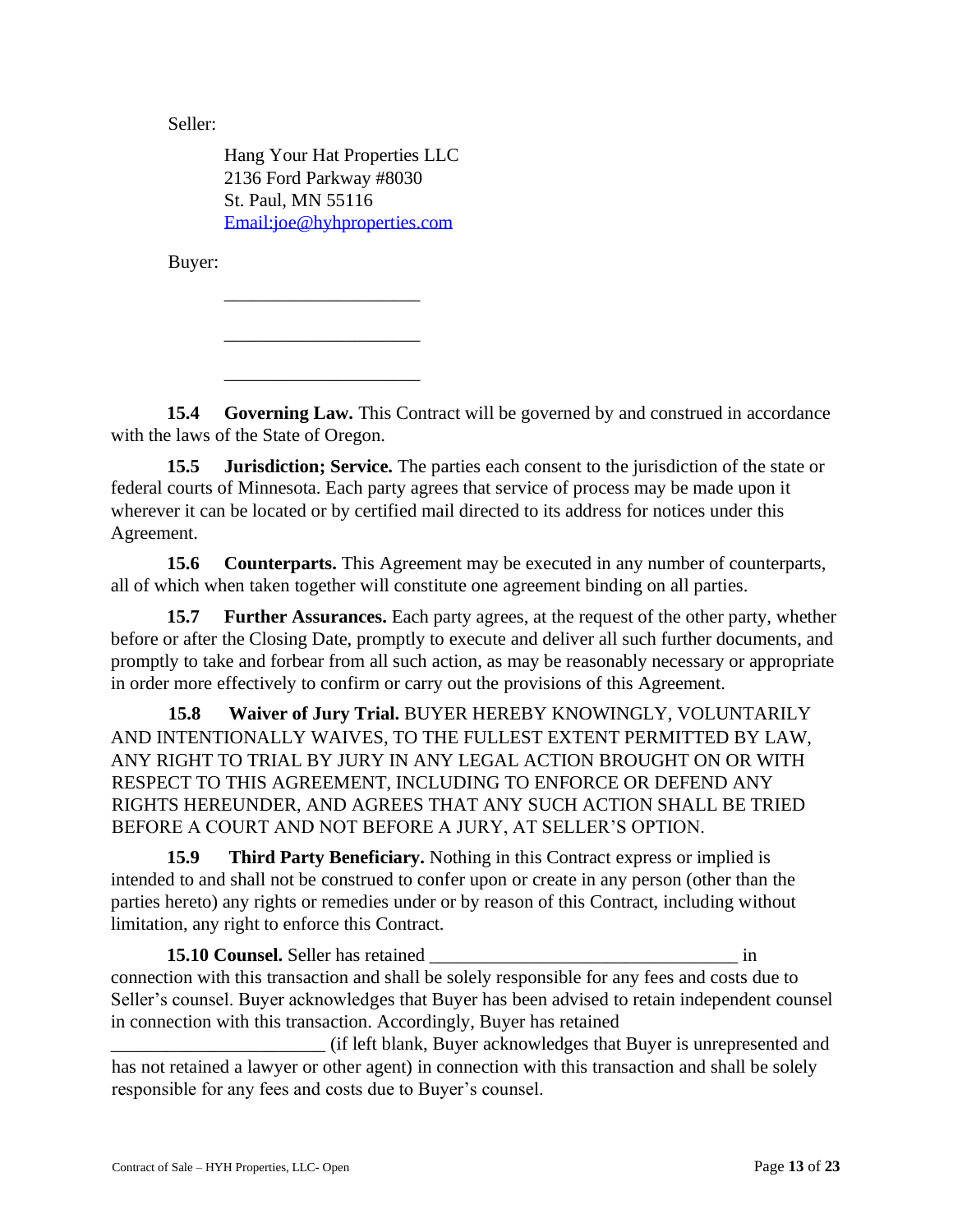**15.11 No Brokers.** Buyer has not employed any broker or finder in connection with the transactions contemplated by this Contract and has taken no action, which employment or action would give rise to a valid claim against Seller for a brokerage commission, finder's fee, or other like payment.

**15.12 Attorney Fees.** If either party to this Contract seeks legal counsel because of a default in the payment or performance of any of its terms, the defaulting party must pay, immediately on demand, the other party's reasonable attorney fees, collection costs, costs of either a litigation or a foreclosure report (whichever is appropriate), even though no suit or action is filed thereon, and any other fees or expenses incurred by the nondefaulting party.

If any arbitration, mediation, or other proceeding is brought in lieu of litigation, or if litigation or suit or action is instituted to enforce or interpret any of the terms of this Agreement, or if suit or action is instituted in a bankruptcy court for a United States District Court to enforce or interpret any of the terms of this Agreement, to seek relief from an automatic stay, to obtain adequate protection, or to otherwise assert Seller's interest in a bankruptcy proceeding, the party not prevailing must pay the prevailing party's costs and disbursements, the fees and expenses of expert witnesses in determining reasonable attorney fees under ORCP 68, the actual cost of a litigation or foreclosure report, and any sums that the court may determine to be reasonable for the prevailing party's attorney fees connected with the trial and any appeal and by petition for review thereof. In addition, the party not prevailing shall pay to the prevailing party all attorney fees, costs, and other expenses incurred in the collection or enforcement of any judgment or award entered or made in relation to any arbitration, mediation, litigation, suit, action, or other proceeding described in this Section 15.12.

For purposes of this Agreement, the term *attorney fees* includes all charges of the prevailing party's lawyers and their staff (including without limitation legal assistants, paralegals, word processing, and other support personnel) and any postpetition fees in a bankruptcy court. For purposes of this Agreement, the term *fees and expenses* includes but is not limited to long-distance telephone charges; expenses of facsimile transmission; expenses for postage (including costs of registered or certified mail and return receipts), express mail, or parcel delivery; mileage and all deposition charges, including but not limited to court reporters' charges, appearance fees, and all costs of transcription; costs incurred in searching records; and the cost of title reports or surveyor's reports.

**15.13 Exhibits.** All Exhibits, as listed below and attached to this Agreement, shall become part of this Agreement and are hereby incorporated by reference herein:

| <b>Exhibit A</b> | <b>Legal Description of Property</b> |
|------------------|--------------------------------------|
| <b>Exhibit B</b> | Memorandum of Contract               |

**15.14 Survival of Covenants.** Any covenant the full performance of which is not required before Closing or final payment of the purchase price and delivery of the deed will survive Closing and the final payment of the purchase price and the delivery of the deed and be fully enforceable thereafter in accordance with their terms.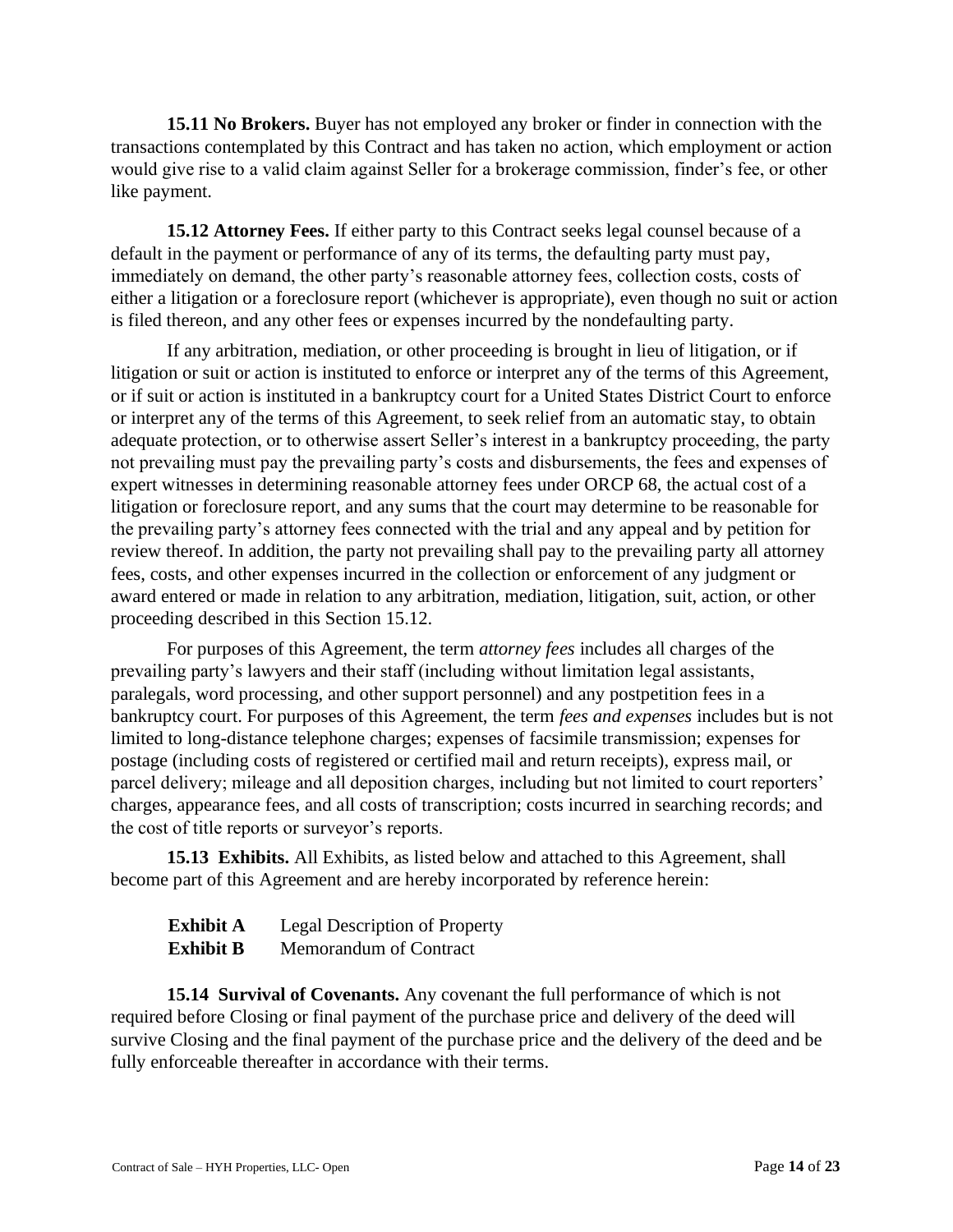**15.15 Waiver.** The failure of Seller at any time to require performance of any provision of this Contract will not limit the Seller's right to enforce the provision, nor will any waiver of any breach of any provision constitute a waiver of any succeeding breach of that provision or a waiver of that provision itself.

**15.16 Time Essence.** Buyer and Seller agree that time is of the essence of this Contract.

**15.17 Arbitration Required. Any dispute or claim that arises out of or that relates to this agreement or to the interpretation or breach thereof, or to the existence, validity, or scope of this agreement or the arbitration agreement shall be resolved by binding arbitration in accordance with the then effective arbitration rules of the Better Business Bureau in Minnesota, and judgment upon the award rendered pursuant to such arbitration may be entered in any court having jurisdiction thereof. Filing a claim for arbitration shall be treated the same as filing in court for purposes of meeting any applicable statutes of limitation or statute of ultimate repose, and for purposes of filing a lis pendens. The provisions of this Section 15.17 shall survive Closing or earlier termination of this transaction.** 

**15.18 Joint and Several Liability.** If Buyer is comprised of two or more individuals or entities, Buyer covenants and agrees that Borrower's obligations and liabilities arising under this Contract shall be joint and several.

**15.19 No Offer.** By providing an unexecuted copy of this Contract to any person, neither party will be deemed to have made an offer to sell or purchase or otherwise indicated its willingness to enter into any transaction with respect to the Property, and this Contract will not be binding upon any party unless and until it has been fully executed and delivered by Seller and Buyer.

#### **Article 16 STATUTORY DISCLAIMER**

The following disclaimer is made pursuant to ORS 93.040(2):

THE PROPERTY DESCRIBED IN THIS INSTRUMENT MAY NOT BE WITHIN A FIRE PROTECTION DISTRICT PROTECTING STRUCTURES. THE PROPERTY IS SUBJECT TO LAND USE LAWS AND REGULATIONS THAT, IN FARM OR FOREST ZONES, MAY NOT AUTHORIZE CONSTRUCTION OR SITING OF A RESIDENCE AND THAT LIMIT LAWSUITS AGAINST FARMING OR FOREST PRACTICES, AS DEFINED IN ORS 30.930, IN ALL ZONES. BEFORE SIGNING OR ACCEPTING THIS INSTRUMENT, THE PERSON TRANSFERRING FEE TITLE SHOULD INQUIRE ABOUT THE PERSON'S RIGHTS, IF ANY, UNDER ORS 195.300, ORS 195.301 AND ORS 195.305 TO 195.336 AND SECTIONS 5 TO 11, CHAPTER 424, OREGON LAWS 2007, SECTIONS 2 TO 9 AND 17, CHAPTER 855, OREGON LAWS 2009 AND SECTIONS 2 TO 7, CHAPTER 8, OREGON LAWS 2010. BEFORE SIGNING OR ACCEPTING THIS INSTRUMENT, THE PERSON ACQUIRING FEE TITLE TO THE PROPERTY SHOULD CHECK WITH THE APPROPRIATE CITY OR COUNTY PLANNING DEPARTMENT TO VERIFY THAT THE UNIT OF LAND BEING TRANSFERRED IS A LAWFULLY ESTABLISHED LOT OR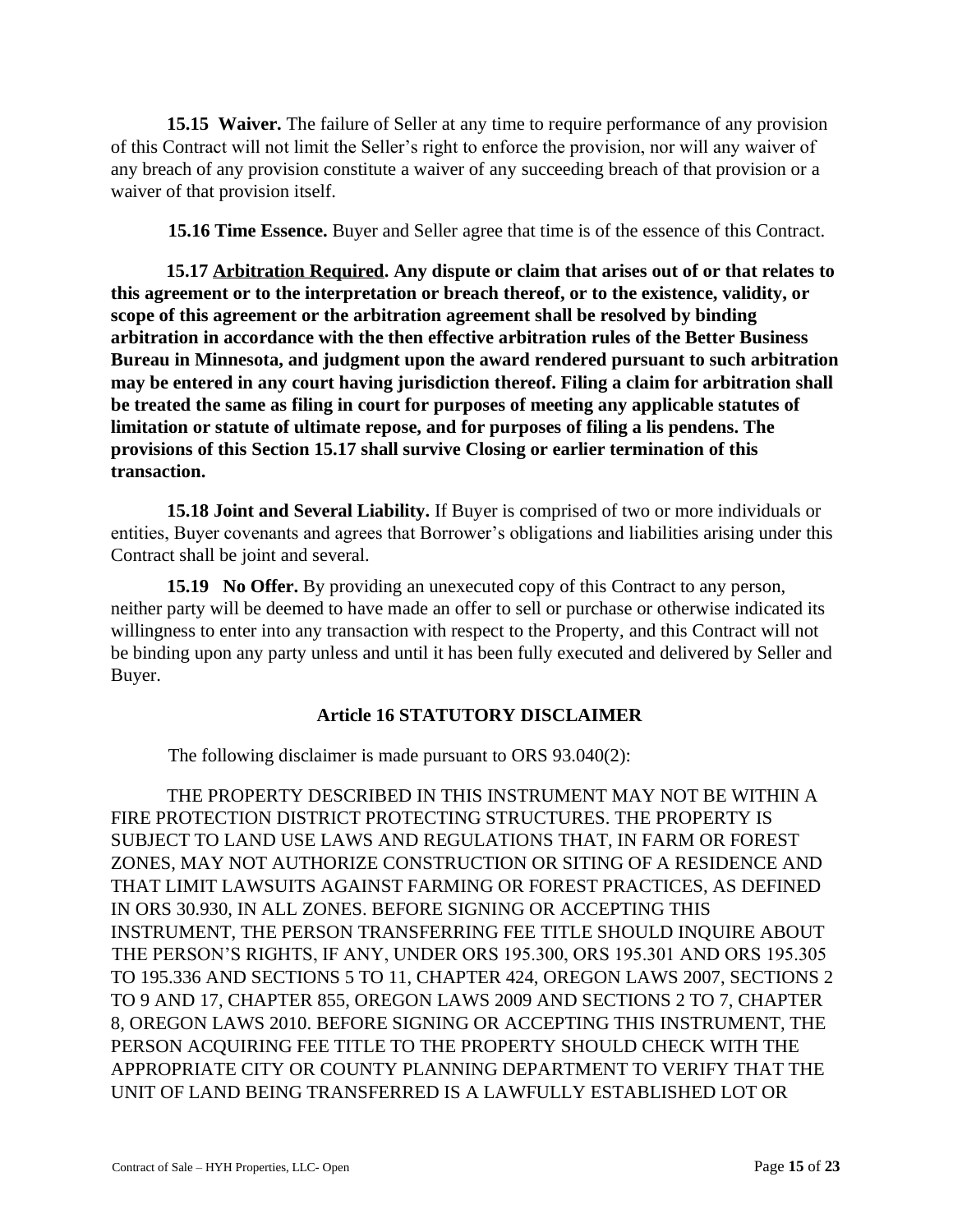PARCEL, AS DEFINED IN ORS 92.010 OR ORS 215.010, TO VERIFY THE APPROVED USES OF THE LOT OR PARCEL, TO VERIFY THE EXISTENCE OF FIRE PROTECTION FOR STRUCTURES AND TO INQUIRE ABOUT THE RIGHTS OF NEIGHBORING PROPERTY OWNERS, IF ANY, UNDER ORS 195.300, ORS 195.301 AND ORS 195.305 TO 195.336 AND SECTIONS 5 TO 11, CHAPTER 424, OREGON LAWS 2007, SECTIONS 2 TO 9 AND 17, CHAPTER 855, OREGON LAWS 2009 AND SECTIONS 2 TO 7, CHAPTER 8, OREGON LAWS 2010.

The following disclaimer is made pursuant to ORS 93.040(1):

BEFORE SIGNING OR ACCEPTING THIS INSTRUMENT, THE PERSON TRANSFERRING FEE TITLE SHOULD INQUIRE ABOUT THE PERSON'S RIGHTS, IF ANY, UNDER ORS 195.300, ORS 195.301 AND ORS 195.305 TO 195.336 AND SECTIONS 5 TO 11, CHAPTER 424, OREGON LAWS 2007, SECTIONS 2 TO 9 AND 17, CHAPTER 855, OREGON LAWS 2009, AND SECTIONS 2 TO 7, CHAPTER 8, OREGON LAWS 2010. THIS INSTRUMENT DOES NOT ALLOW USE OF THE PROPERTY DESCRIBED IN THIS INSTRUMENT IN VIOLATION OF APPLICABLE LAND USE LAWS AND REGULATIONS. BEFORE SIGNING OR ACCEPTING THIS INSTRUMENT, THE PERSON ACQUIRING FEE TITLE TO THE PROPERTY SHOULD CHECK WITH THE APPROPRIATE CITY OR COUNTY PLANNING DEPARTMENT TO VERIFY THAT THE UNIT OF LAND BEING TRANSFERRED IS A LAWFULLY ESTABLISHED LOT OR PARCEL, AS DEFINED IN ORS 92.010 OR ORS 215.010, TO VERIFY THE APPROVED USES OF THE LOT OR PARCEL, TO DETERMINE ANY LIMITS ON LAWSUITS AGAINST FARMING OR FOREST PRACTICES, AS DEFINED IN ORS 30.930, AND TO INQUIRE ABOUT THE RIGHTS OF NEIGHBORING PROPERTY OWNERS, IF ANY, UNDER ORS 195.300, ORS 195.301 AND ORS 195.305 TO 195.336 AND SECTIONS 5 TO 11, CHAPTER 424, OREGON LAWS 2007, SECTIONS 2 TO 9 AND 17, CHAPTER 855, OREGON LAWS 2009, AND SECTIONS 2 TO 7, CHAPTER 8, OREGON LAWS 2010.

IN WITNESS WHEREOF, the parties have caused this Contract to be executed in duplicate as of the day and year first above written.

| еı<br>ıe |
|----------|
|----------|

Buyer:

Hang Your Hat Properties LLC **A Minnesota company**

\_\_\_\_\_\_\_\_\_\_\_\_\_\_\_\_\_\_\_\_\_\_\_\_\_\_\_

\_\_\_\_\_\_\_\_\_\_\_\_ **An individual** 

By: Joseph Schmitt Its: Manager

Date:  $\frac{1}{2}$ 

Date: \_\_\_\_\_\_\_\_\_\_\_\_\_\_\_\_

\_\_\_\_\_\_\_\_\_\_\_\_\_\_\_\_\_\_\_\_\_\_\_\_\_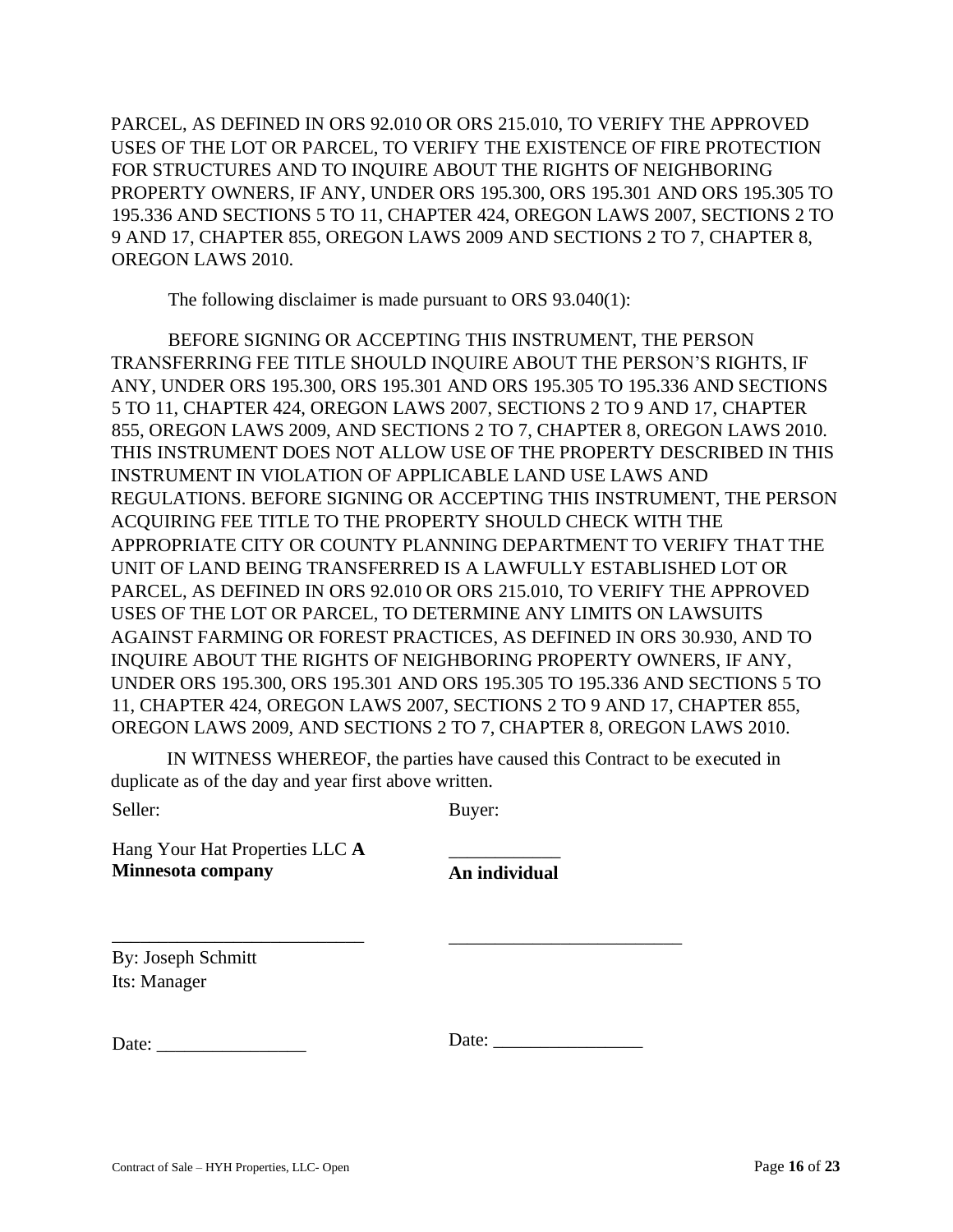#### **ACKNOWLEDGMENTS**

STATE OF MINNESOTA (1) ) ss. County of  $\qquad \qquad$ 

This record was acknowledged before me on \_\_\_\_\_\_\_\_\_\_\_\_\_\_\_, 20\_\_\_ by **Joseph Schmitt** on behalf of Hang Your Hat Properties LLC.

| /s/                 |    |
|---------------------|----|
| Notary Public for   | My |
| commission expires: |    |

| <b>STATE OF</b> |            |
|-----------------|------------|
|                 | $\sum$ SS. |
| County of       |            |

This record was acknowledged before me on \_\_\_\_\_\_\_\_\_\_\_\_\_\_, 20\_\_\_ by \_\_\_\_\_\_\_\_\_\_\_\_\_\_\_\_\_.

| /s/                 |    |
|---------------------|----|
| Notary Public for   | My |
| commission expires: |    |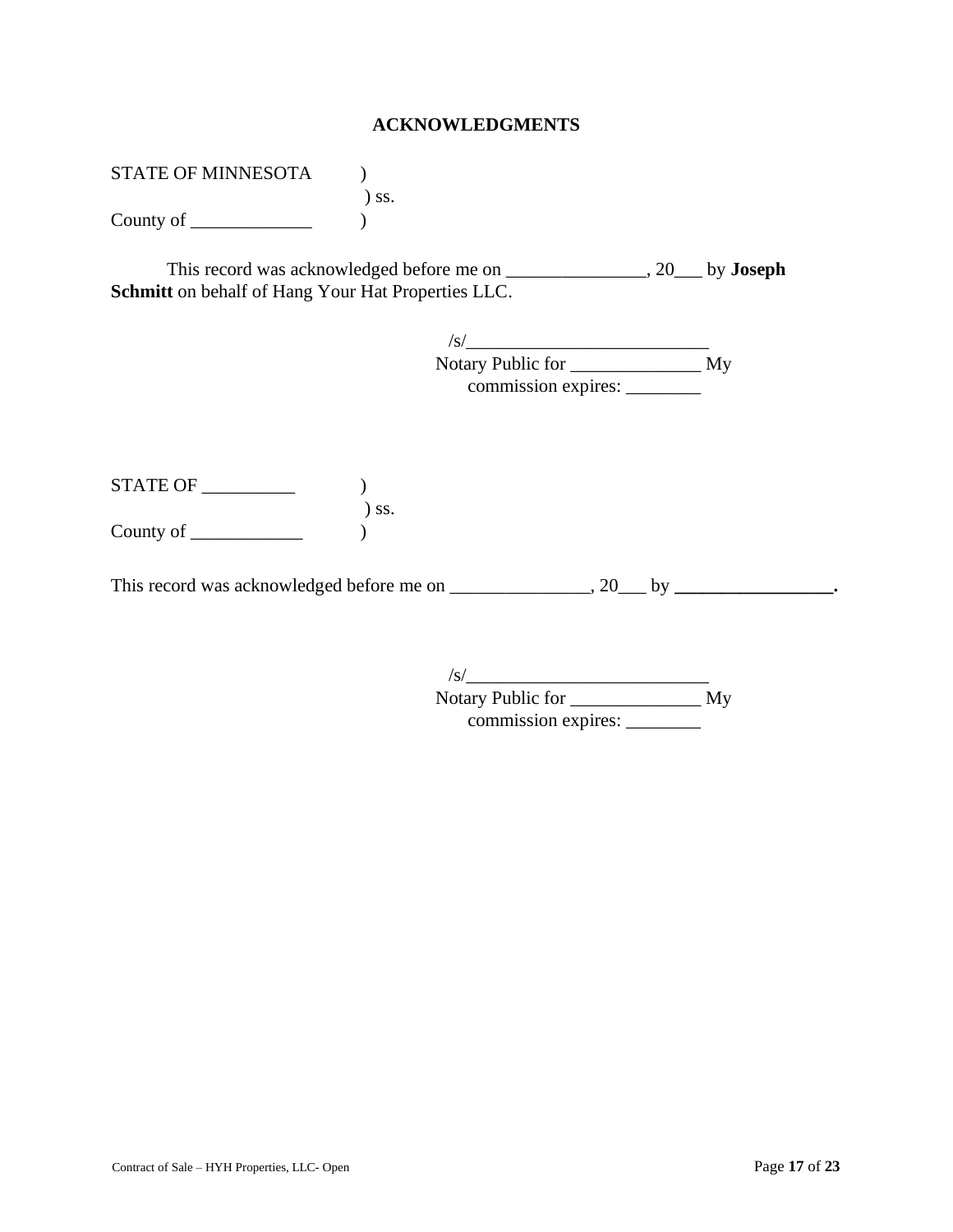# **EXHIBIT A**

**(Legal Description of Property)**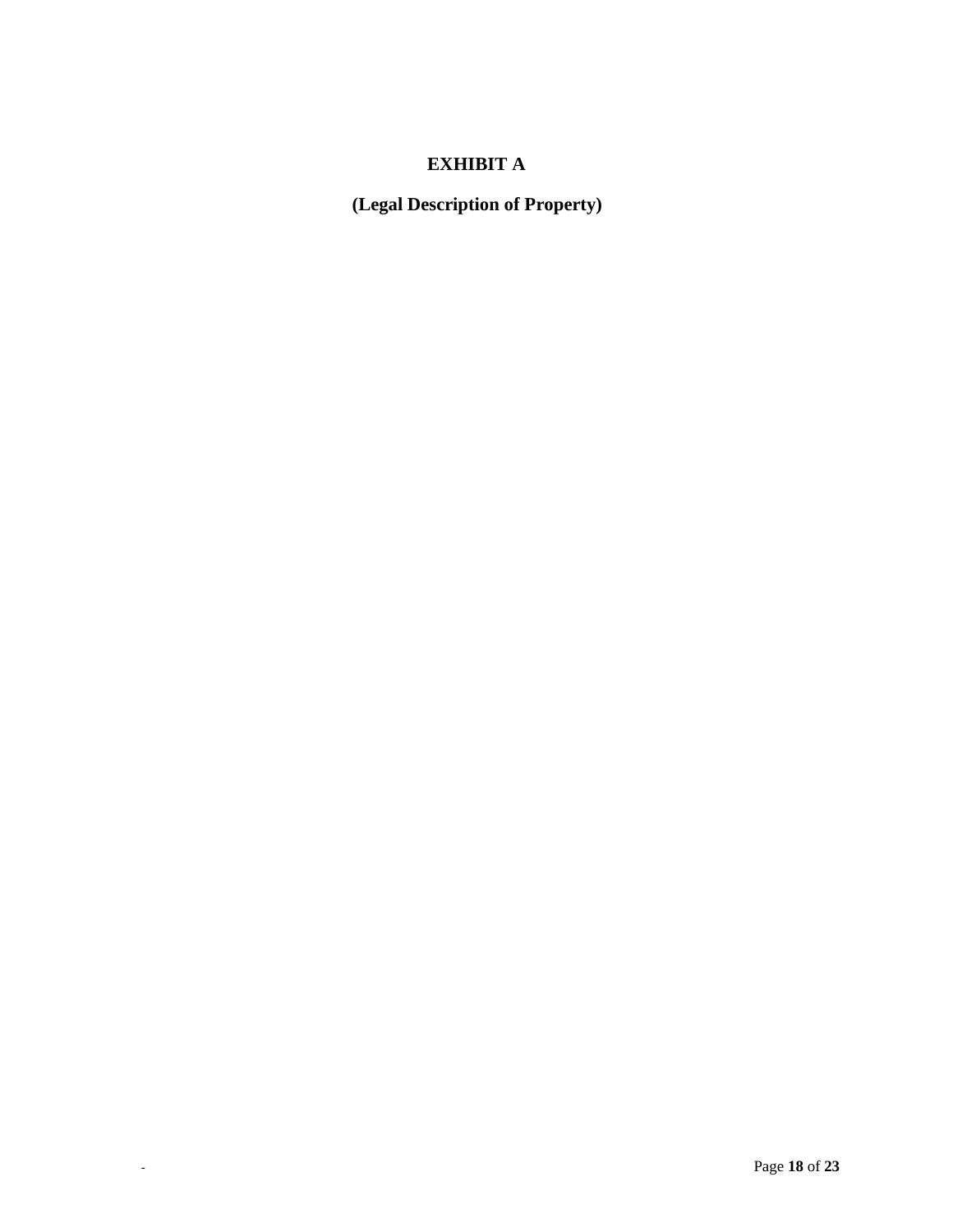#### **EXHIBIT B (Memorandum of Contract of Sale)**

#### **AFTER RECORDING RETURN TO:**

Joseph Schmitt 2136 Ford Parkway #8030 St. Paul, MN 55116

# **UNTIL A CHANGE IS REQUESTED, ALL TAX STATEMENTS SHOULD BE SENT TO THE FOLLOWING ADDRESS:**

 $\overline{\phantom{a}}$  , where  $\overline{\phantom{a}}$ 

Acct. ID: \_\_\_\_\_ Assessor No.: \_\_\_\_\_\_\_\_\_\_\_\_\_\_\_\_\_\_\_\_

## **MEMORANDUM OF CONTRACT OF SALE**

This Memorandum of Contract of Sale (this "Memorandum") is made as of \_\_\_\_\_\_\_\_\_\_\_\_\_\_\_\_, between Hang Your Hat Properties LLC, a Minnesota company (collectively, "Seller") whose address is 2136 Ford Parkway #8030, St. Paul, MN 55116, and  $\blacksquare$ , ( "Buyer") whose address is

Pursuant to a Contract of Sale dated \_\_\_\_\_\_\_\_\_\_\_\_\_\_\_\_\_ ("Contract"), Seller sold to Buyer Seller's interest in that certain property in County, Oregon, more particularly described in the attached Exhibit A. The terms upon which Seller has sold the Property to Buyer are set forth in the Contract, to which reference is made for all purposes. The true and actual consideration for this conveyance is \$\_\_\_\_\_\_\_ US). Buyer will pay such amount, with interest, according to the terms of the Contract, under which the final payment of principal and interest is due on \_\_\_\_\_\_\_\_\_\_\_.

BEFORE SIGNING OR ACCEPTING THIS INSTRUMENT, THE PERSON TRANSFERRING FEE TITLE SHOULD INQUIRE ABOUT THE PERSON'S RIGHTS, IF ANY, UNDER ORS 195.300, ORS 195.301 AND ORS 195.305 TO 195.336 AND SECTIONS 5 TO 11, CHAPTER 424, OREGON LAWS 2007, SECTIONS 2 TO 9 AND 17, CHAPTER 855, OREGON LAWS 2009, AND SECTIONS 2 TO 7, CHAPTER 8, OREGON LAWS 2010. THIS INSTRUMENT DOES NOT ALLOW USE OF THE PROPERTY DESCRIBED IN THIS INSTRUMENT IN VIOLATION OF APPLICABLE LAND USE LAWS AND REGULATIONS. BEFORE SIGNING OR ACCEPTING THIS INSTRUMENT, THE PERSON ACQUIRING FEE TITLE TO THE PROPERTY SHOULD CHECK WITH THE APPROPRIATE CITY OR COUNTY PLANNING DEPARTMENT TO VERIFY THAT THE UNIT OF LAND BEING TRANSFERRED IS A LAWFULLY ESTABLISHED LOT OR PARCEL, AS DEFINED IN ORS 92.010 OR ORS 215.010, TO VERIFY THE APPROVED USES OF THE LOT OR PARCEL, TO DETERMINE ANY LIMITS ON LAWSUITS AGAINST FARMING OR FOREST PRACTICES, AS DEFINED IN ORS 30.930, AND TO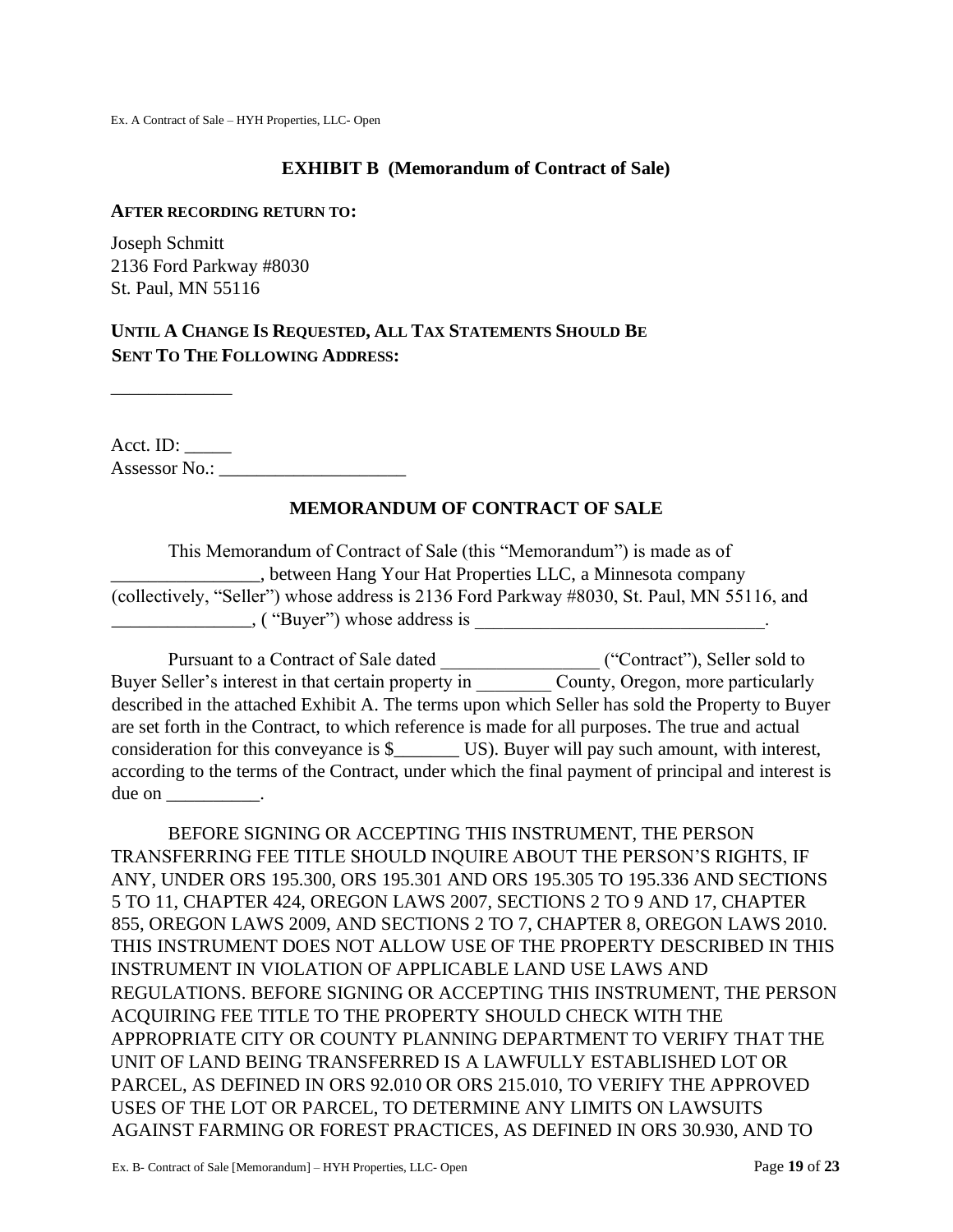# INQUIRE ABOUT THE RIGHTS OF NEIGHBORING PROPERTY OWNERS, IF ANY, UNDER ORS 195.300, ORS 195.301 AND ORS 195.305 TO 195.336 AND SECTIONS 5 TO 11, CHAPTER 424, OREGON LAWS 2007, SECTIONS 2 TO 9 AND 17, CHAPTER 855, OREGON LAWS 2009, AND SECTIONS 2 TO 7, CHAPTER 8, OREGON LAWS 2010.

This Memorandum must be recorded in the official records of  $\qquad \qquad \text{Country},$ Oregon in order to give notice of the existence of the Contract. This Memorandum will not be deemed or construed to define, limit, or modify the Contract, or any provision thereof, in any manner.

IN WITNESS WHEREOF, the parties have caused this Memorandum to be executed as of the day and year first above written. Seller: Buyer:

| Hang Your Hat Properties LLC A                          |                                                                                                                         | . an |
|---------------------------------------------------------|-------------------------------------------------------------------------------------------------------------------------|------|
| <b>Minnesota Company</b>                                | individual                                                                                                              |      |
| <u> 1989 - Johann Johnson, mars andrew Maria (b. 19</u> | $\sqrt{s}$                                                                                                              |      |
| By: Joseph Schmitt                                      |                                                                                                                         |      |
| Its: Manager                                            |                                                                                                                         |      |
|                                                         | Date: $\frac{1}{\sqrt{1-\frac{1}{2}}\sqrt{1-\frac{1}{2}}\sqrt{1-\frac{1}{2}}\sqrt{1-\frac{1}{2}}\sqrt{1-\frac{1}{2}}}}$ |      |
|                                                         | <b>ACKNOWLEDGMENTS</b>                                                                                                  |      |
| <b>STATE OF MINNESOTA</b>                               |                                                                                                                         |      |
|                                                         | SS.                                                                                                                     |      |

County of \_\_\_\_\_\_\_\_\_\_\_\_\_ )

This record was acknowledged before me on \_\_\_\_\_\_\_\_\_\_\_\_\_\_\_, 20\_\_\_ by **Joseph Schmitt** on behalf of Hang Your Hat Properties LLC.

| S                       |    |
|-------------------------|----|
| Notary Public for _____ | My |
| commission expires: _   |    |

| <b>STATE OF</b> |         |
|-----------------|---------|
|                 | $)$ SS. |
| County of       |         |

This record was acknowledged before me on \_\_\_\_\_\_\_\_\_\_\_\_\_\_, 20\_\_\_ by \_\_\_\_\_\_\_\_\_\_\_\_\_\_\_\_\_.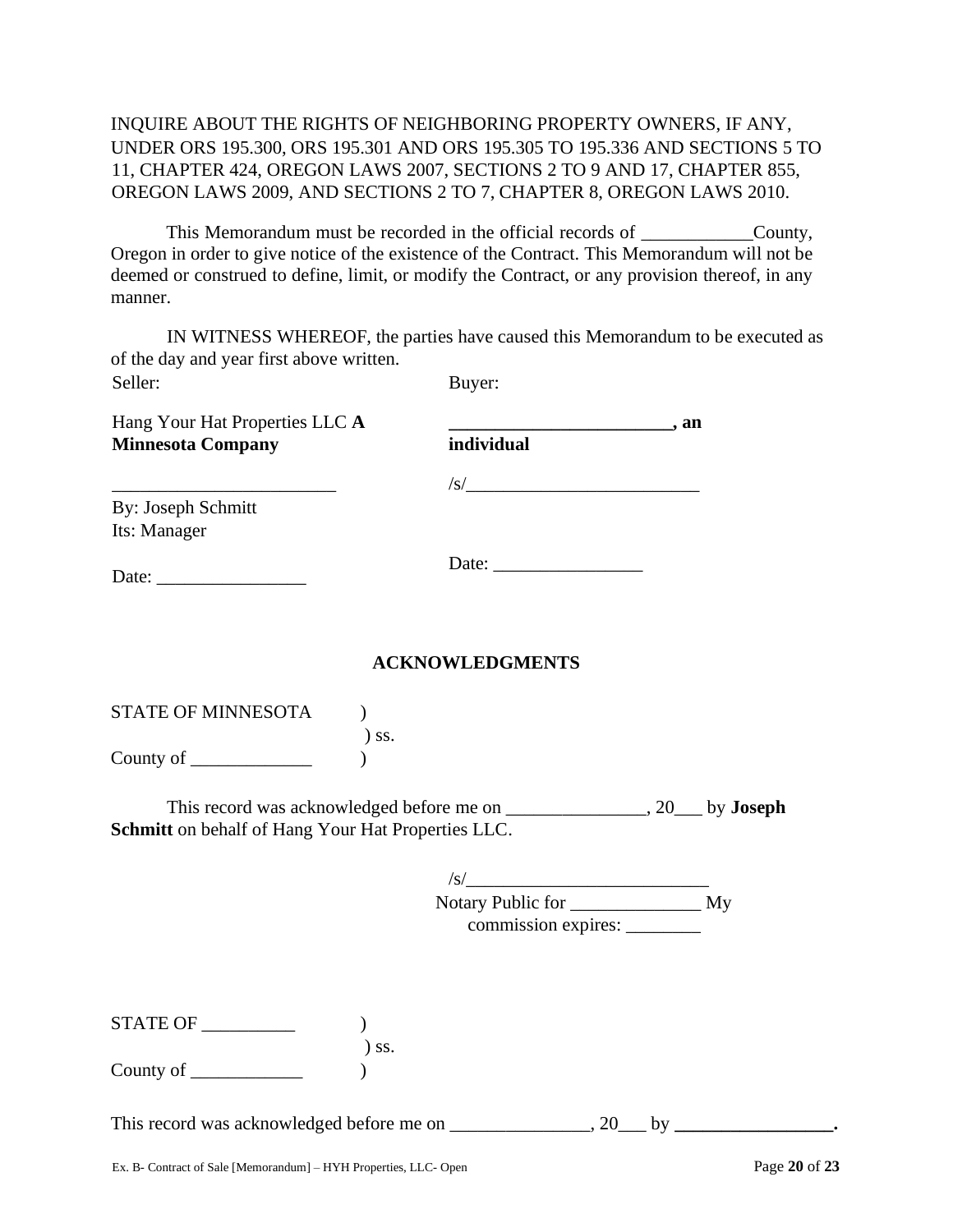| /s/                 |    |
|---------------------|----|
| Notary Public for   | My |
| commission expires: |    |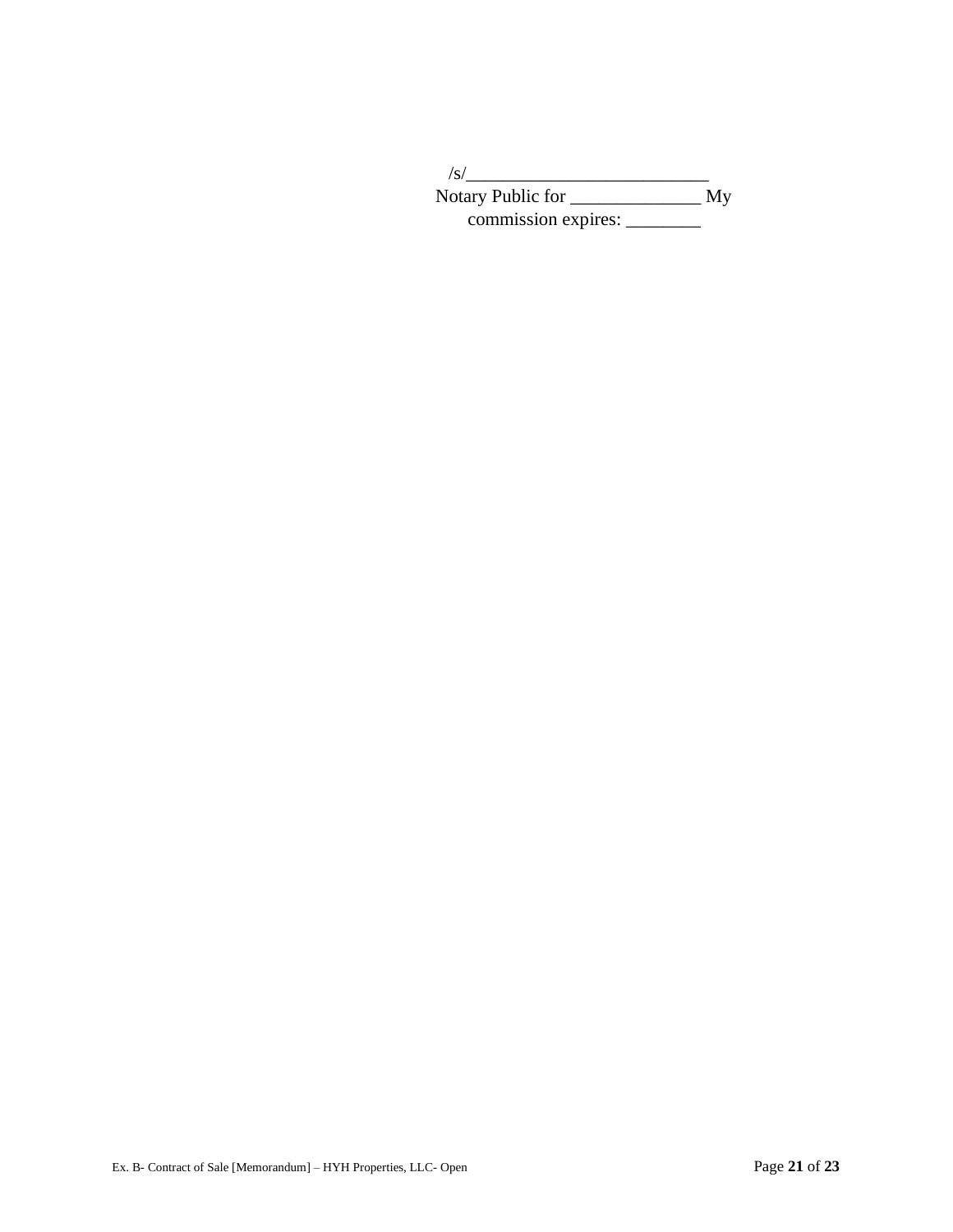# **EXHIBIT A**

Legal Description of Property